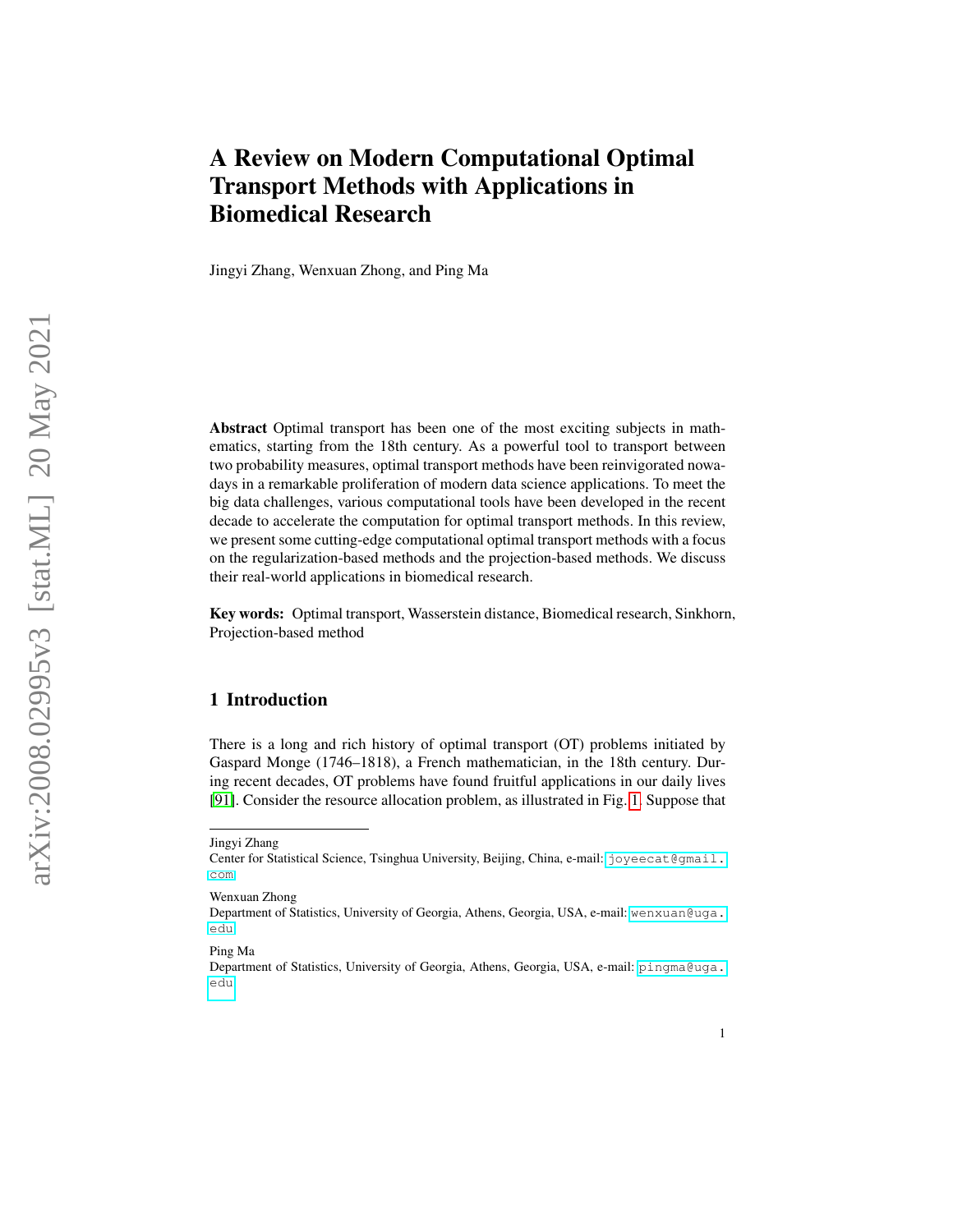an operator runs *n* warehouses and *m* factories. Each warehouse contains a certain amount of valuable raw material, i.e., the resources, that is needed by the factories to run properly. Furthermore, each factory has a certain demand for raw material. Suppose the total amount of the resources in the warehouse equals the total demand for the raw material in the factories. The operator aims to move all the resources from warehouses to factories, such that all the demands for the factories could be successfully met, and the total transport cost is as small as possible.



<span id="page-1-0"></span>Fig. 1 Illustration for the resource allocation problem. The resources in warehouses are marked in blue, and the demand for each factory is marked in red.

The resource allocation problem is a typical OT problem in practice. To put these problems in mathematical language, one can regard the resources as a whole and the demands as a whole as two probability distributions. For example, the resources from warehouses in Fig. 1 can be regarded as a non-uniform discrete distribution supported on three discrete points, and each of the points represents the geographical location of a particular warehouse. OT methods aim to find a transport map (or plan), between these two probability distributions with the minimum transport cost. Formal definitions for the transport map, the transport plan, and the transport cost will be given in Section 2.

Nowadays, many modern statistical and machine learning problems can be recast as finding the optimal transport map (or plan) between two probability distributions. For example, domain adaptation [\[72,](#page-20-0) [17,](#page-18-0) [30\]](#page-18-1), aims to learn a well-trained model from a source data distribution and transfer this model to adopt a target data distribution. Another example is deep generative models [\[40,](#page-19-0) [66,](#page-20-1) [5,](#page-17-0) [14\]](#page-18-2) target at mapping a fixed distribution, e.g., the standard Gaussian or uniform distribution, to the underlying population distribution of the genuine sample. During recent decades, OT methods have been reinvigorated in a remarkable proliferation of modern data science applications, including machine learning [\[3,](#page-17-1) [17,](#page-18-0) [76,](#page-20-2) [5,](#page-17-0) [12,](#page-18-3) [29,](#page-18-4) [66\]](#page-20-1), statistics [\[19,](#page-18-5) [13,](#page-18-6) [74\]](#page-20-3), and computer vision [\[26,](#page-18-7) [79,](#page-20-4) [89,](#page-21-1) [76\]](#page-20-2).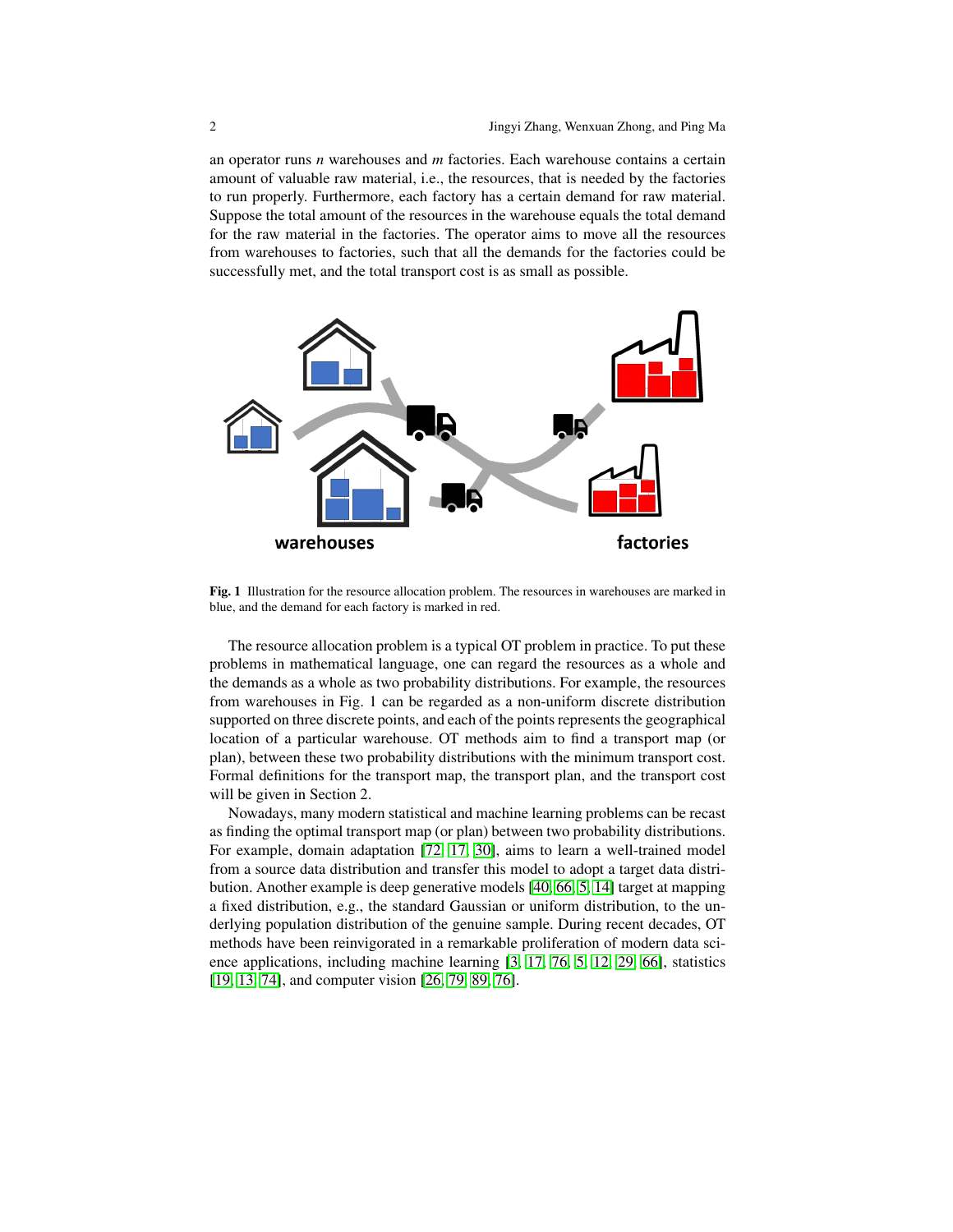Although OT finds a large number of applications in practice, the computation of OT meets challenges in the big data era. Traditional methods estimate the optimal transport map (OTM) by solving differential equations [\[10,](#page-17-2) [6\]](#page-17-3) or by solving a problem of linear programming [\[82,](#page-20-5) [75\]](#page-20-6). Consider two *p*-dimensional samples with *n* observations within each sample. The calculation of the OTM between these two samples using these traditional methods requiring  $O(n^3 \log(n))$  computational time [\[76,](#page-20-2) [85\]](#page-21-2). Such a sizable computational cost hinders the broad applicability of optimal transport methods.

To alleviate the computational burden for OT, there has been a large number of work dedicated to developing efficient computational tools in the recent decade. One class of methods, starting from [\[18\]](#page-18-8), considers solving a regularized OT problem instead of the original one. By utilizing the Sinkhorn algorithm (detailed in Section 3), the computational cost for solving such a regularized problem can be reduced to  $O(n^2 \log(n))$ , which is a significant reduction from  $O(n^3 \log(n))$ . Based on this idea, various computational tools are developed to solve the regularized OT problem as quickly as possible [\[2,](#page-17-4) [76\]](#page-20-2). By combining the Sinkhorn algorithm and the idea of low-rank matrix approximation, recently, [\[1\]](#page-17-5) proposed an efficient algorithm with a computational cost that is approximately proportional to *n*. Although not covered in this paper, regularization-based optimal transport methods even appear to have better theoretical properties than the unregularized counterparts; see [\[36,](#page-19-1) [69,](#page-20-7) [81\]](#page-20-8) for details.

Another class of methods aims to estimate the OTM efficiently using random or deterministic projections. These so-called projection-based methods tackle the problem of estimating a *p*-dimensional OTM by breaking down the problem into a series of subproblems, each of which finds a one-dimensional OTM using projected samples [\[77,](#page-20-9) [78,](#page-20-10) [8,](#page-17-6) [80\]](#page-20-11). The subproblems can be easily solved since the one-dimensional OTM is equivalent to sorting, under some mild conditions. The projection-based methods reduce the computational cost for calculating OTMs from  $O(n^3 \log(n))$  to  $O(Kn \log(n))$ , where *K* is the number of iterations until convergence.

With the help of these computational tools, OT methods have been widely applied to various biomedical research. Take single-cell RNA sequencing data as an example, OT methods can be used to study developmental time courses to infer ancestordescendant fates for cells and help researchers to better understand the molecular programs that guide differentiation during development. For another example, OT methods can be used as data augmentation tools for increasing the number of observations; and thus to improve the accuracy and the stability of various downstream analyses.

The rest of the paper is organized as follows. We start in Section 2 by introducing the essential background of the OT problem. In Section 3, we present the details of regularization-based OT methods and their extensions. Section 4 is devoted to projection-based OT methods, including both random projection methods and deterministic projection methods. In Section 5, we show several applications of OT methods on real-world problems in biomedical research.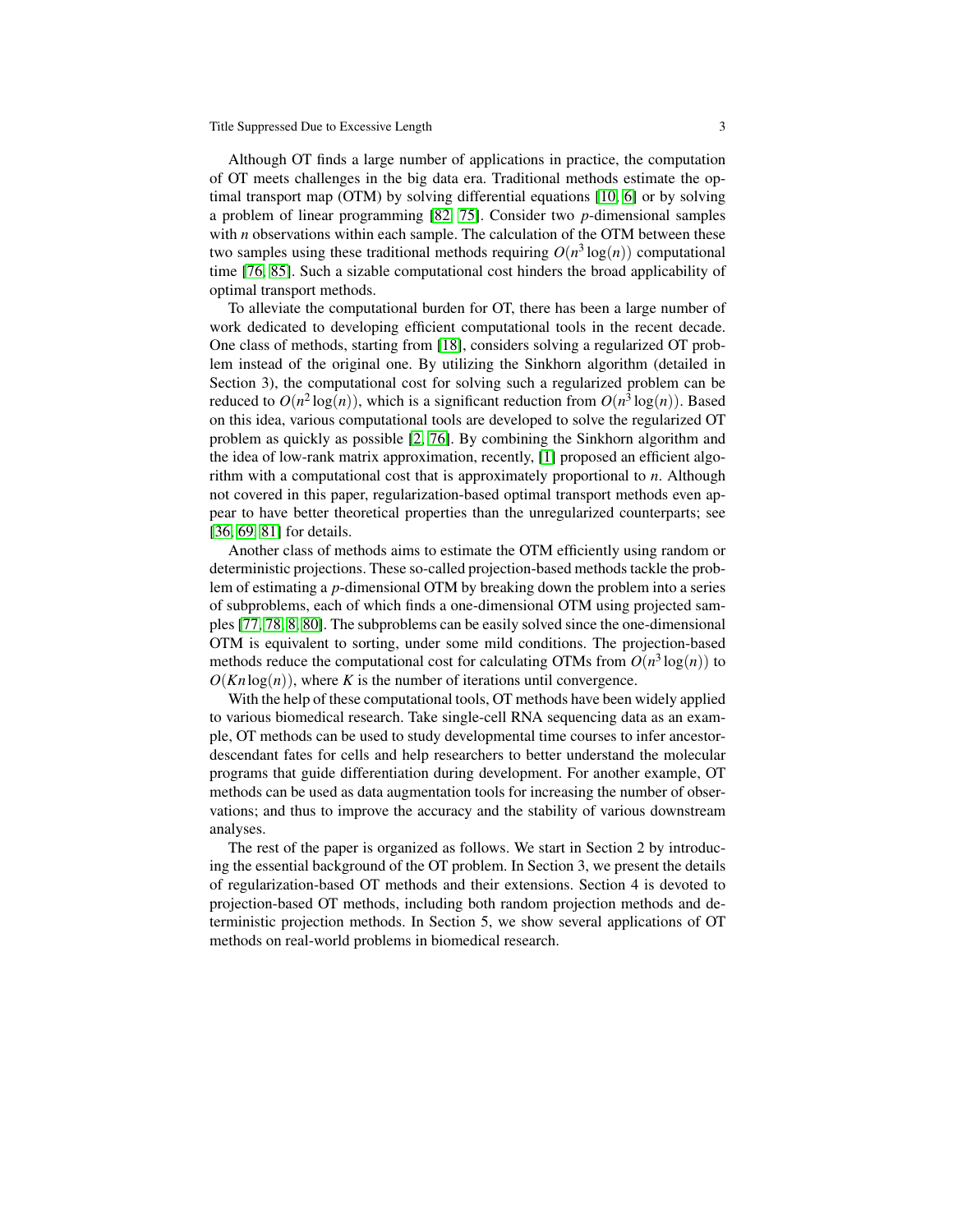#### 2 Background of the Optimal Transport Problem

In the aforementioned resource allocation problem, the goal is to transport the resources in the warehouse to the factories with the least cost, say the total fuel consumption of trucks. Here, the resources in the warehouse and the demand in the factories can be regarded as discrete distributions. We now introduce the following example that extend the discrete setting to the continuous setting. Suppose there is a worker who has to move a large pile of sand using a shovel in his hand. The goal of the worker is to erect with all that sand a target pile with a prescribed shape, say a sandcastle. Naturally, the worker wishes to minimize the total "effort", which intuitively, in the sense of physical, can be regarded as the "work", the product of force and displacement. A French mathematician Gaspard Monge (1746–1818) once considered such a problem and formulated it into a general Mathematical problem, i.e., the optimal transport problem [\[91,](#page-21-0) [76\]](#page-20-2): among all the possible transport maps  $\phi$ between two probability measures  $\mu$  and  $\nu$ , how to find the one with the minimum transport cost? Mathematically, the optimal transport problem can be formulated as follows. Let  $\mathscr{P}(\mathbb{R}^p)$  be the set of Borel probability measures in  $\mathbb{R}^p$ , and let

$$
\mathscr{P}_2(\mathbb{R}^p) = \left\{ \mu \in \mathscr{P}(\mathbb{R}^p) \middle| \int ||x||^2 d\mu(x) < \infty \right\}.
$$

For  $\mu, \nu \in \mathcal{P}_2(\mathbb{R}^p)$ , let  $\Phi$  be the set of all the so-called measure-preserving maps  $\phi : \mathbb{R}^p \to \mathbb{R}^p$ , such that  $\phi_\#(\mu) = v$  and  $\phi_\#^{-1}(v) = \mu$ . Here, # represents the pushforward operator, such that for any measurable  $\Omega \subset \mathbb{R}^p$ ,  $\phi_\#(\mu)(\Omega) = \mu(\phi^{-1}(\Omega))$ . Among all the maps in  $\Phi$ , the optimal transport map defined under a cost function  $c(\cdot,\cdot)$  is

<span id="page-3-0"></span>
$$
\phi^{\dagger} := \underset{\phi \in \Phi}{\arg \inf} \int_{\mathbb{R}^p} c(x, \phi(x)) \mathrm{d}\mu(x). \tag{1}
$$

One popular choice for the cost function is  $c(x, y) = ||x - y||^2$ , with which Equation [\(1\)](#page-3-0) becomes

<span id="page-3-1"></span>
$$
\phi^{\dagger} := \underset{\phi \in \Phi}{\arg \inf} \int_{\mathbb{R}^p} ||x - \phi(x)||^2 d\mu(x). \tag{2}
$$

Equation [\(2\)](#page-3-1) is called the Monge formulation, and its solution  $\phi^{\dagger}$  is called the optimal transport map (OTM), or the Monge map. The well-known Brenier's The-orem [\[9\]](#page-17-7) stated that, when the cost function  $c(x, y) = ||x - y||^2$ , if at least one of  $\mu$  and v has a density with respect to the Lebesgue measure, then the OTM  $\phi^{\dagger}$  in Equation [\(2\)](#page-3-1) exists and is unique. In other words, the OTM  $\phi^{\dagger}$  may not exists, i.e., the solution of Equation [\(2\)](#page-3-1) may not be a map, when the conditions of Brenier's Theorem is not met. To overcome such a limitation, Kantorovich [\[43\]](#page-19-2) considered the following set of "couplings",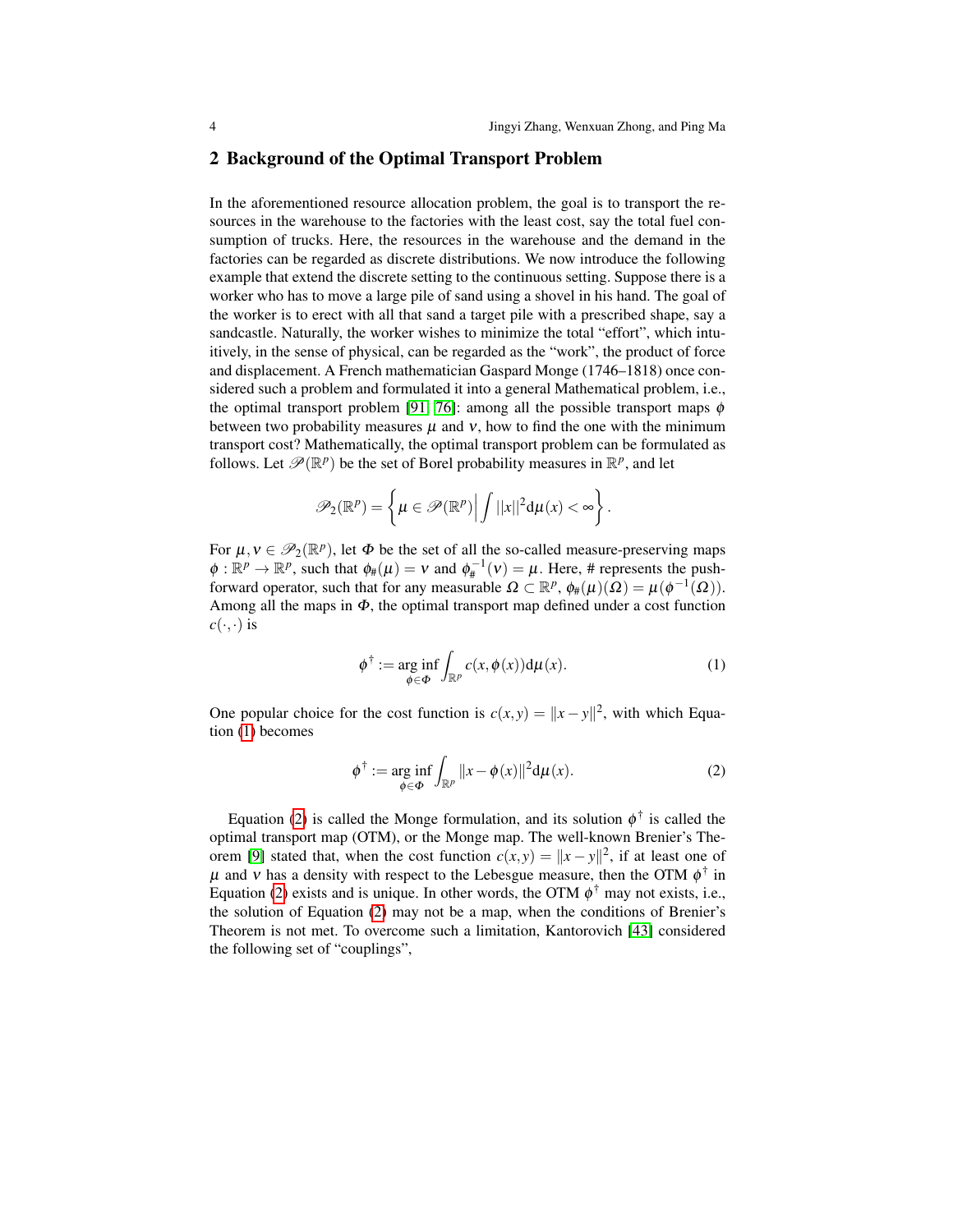<span id="page-4-3"></span>
$$
\mathcal{M}(\mu, v) = \{ \pi \in \mathcal{P}(\mathbb{R}^p \times \mathbb{R}^p) \text{ s.t. } \forall \text{ Borel set } A, B \subset \mathbb{R}^p, \n\pi(A \times \mathbb{R}^p) = \mu(A), \pi(\mathbb{R}^p \times B) = v(B) \}.
$$
\n(3)

Intuitively, a coupling  $\pi \in \mathcal{M}(\mu, v)$  is a joint distribution of  $\mu$  and v, such that two particular marginal distributions of  $\pi$  are equal to  $\mu$  and  $\nu$ , respectively. Instead of finding the OTM, Kantorovich formulated the optimal transport problem as finding the optimal coupling,

<span id="page-4-0"></span>
$$
\pi^* := \underset{\pi \in \mathcal{M}(\mu,\nu)}{\arg \inf} \int \|x - y\|^2 \mathrm{d}\pi(x,y). \tag{4}
$$

Equation [\(4\)](#page-4-0) is called the Kantorovich formulation (with  $L_2$  cost) and its solution  $\pi^*$ is called the optimal transport plan (OTP). The key difference between the Monge formulation and the Kantorovich formulation is that the latter does not require the solution to be a one-to-one map, as illustrated in Fig. [2.](#page-4-1)

The Kantorovich formulation is more realistic in practice, compared with the Monge formulation. Take the resource allocation problem as an example, as described in Section 1. It is unreasonable to assume that there always exists a one-toone map between warehouses and factories, which can meet all the demands for the factories. The optimal solution of such resource allocation problems thus is usually an OTP instead of an OTM. Note that, although the Kantorovich formulation is more flexible than the Monge formulation, it can be shown that when the OTM exists, the OTP is equivalent to the OTM.

Close related to the optimal transport problem is the so-called Wasserstein distance. Intuitively, if we think the optimal transport problem (either in the Monge formulation or the Kantorovich formulation) as an optimization problem, then the Wasserstein distance is simply the optimal objective value of such an optimization problem, with certain power transform. Suppose the OTM  $\phi^{\dagger}$  exists, the Wasserstein distance of order *k* is defined as

<span id="page-4-2"></span>
$$
W_k(\mu, \mathbf{v}) := \left( \int_{\mathbb{R}^p} ||X - \phi^\dagger(X)||^k \mathrm{d}\mu \right)^{1/k}.
$$
 (5)

Let  $\{x_i\}_{i=1}^n$  and  $\{y_i\}_{i=1}^n$  be two samples generated from  $\mu$  and  $\nu$ , respectively. One thus can estimate  $\phi^{\dagger}$  using these two samples, and we let  $\hat{\phi}^{\dagger}$  to denote the corre-

<span id="page-4-1"></span>Fig. 2 Comparison between optimal transport map (OTM) and optimal transport plan (OTP). Left: an illustration of OTM, which is a one-to-one map. Right: an illustration of OPT, which may not necessarily to be a map.

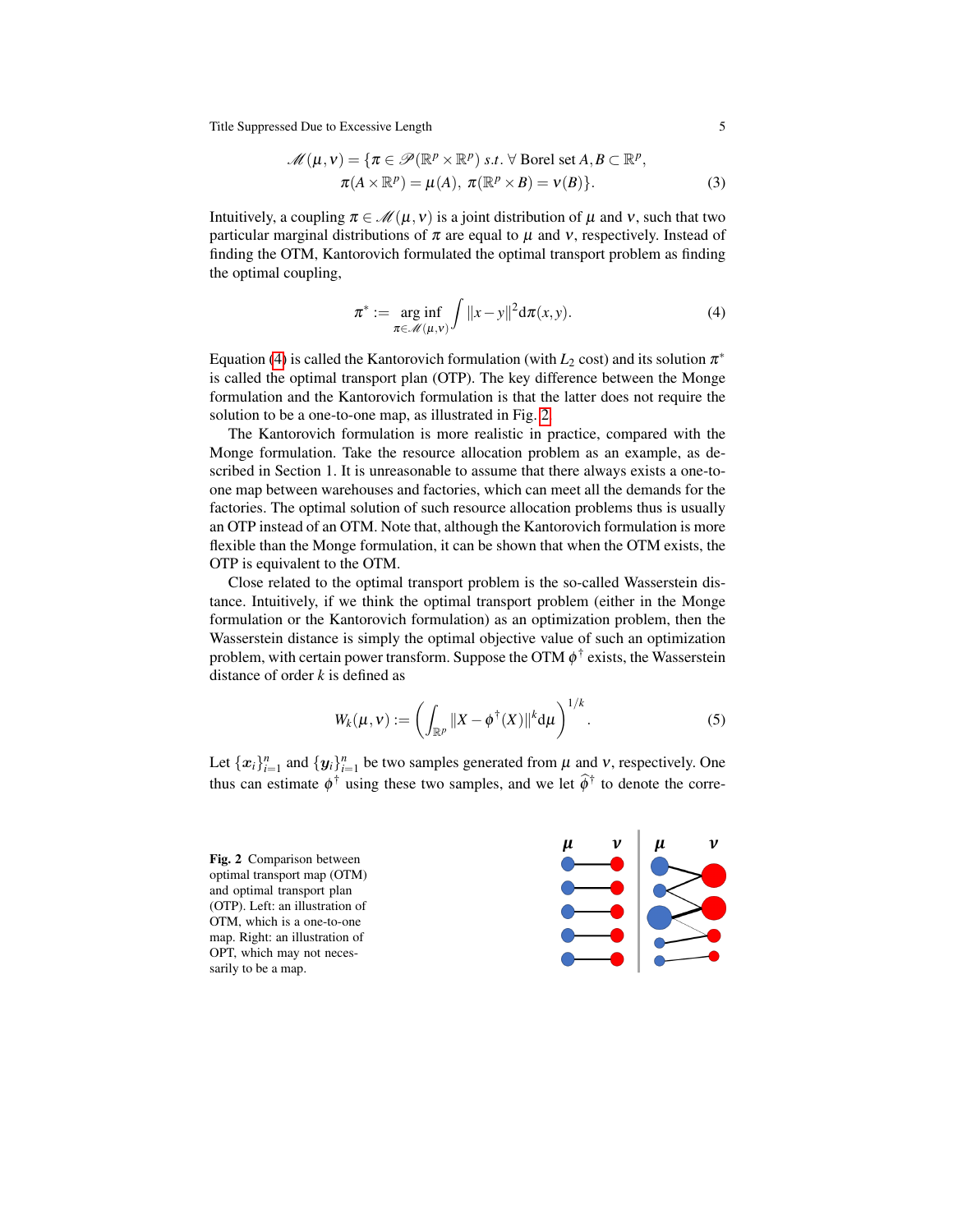sponding estimator. The Wasserstein distance  $W_k(\mu, \nu)$  thus can be estimated by

$$
\widehat{W}_k(\mu, \mathbf{v}) := \left(\frac{1}{n} \sum_{i=1}^n ||\boldsymbol{x}_i - \widehat{\boldsymbol{\phi}}^{\dagger}(\boldsymbol{x}_i)||^k\right)^{1/k}.
$$

The Wasserstein distance respecting to the Kantorovich formulation can be defined analogously. We refer to [\[97,](#page-21-3) [20,](#page-18-9) [74\]](#page-20-3) and the reference therein for theoretical properties of Wasserstein distances. Without further notification, we focus on the *L*<sup>2</sup> norm throughout this paper, i.e.,  $k = 2$  in Equation [\(5\)](#page-4-2), and we abbreviate  $W_2(\mu, \nu)$  by  $W(\mu, v)$ .

#### 3 Regularization-based Optimal Transport Methods

In this section, we introduce a family of numerical schemes to approximate solutions to the Kantorovich formulation [\(4\)](#page-4-0). Such numerical schemes add a regularization penalty to the original optimal transport problem, and one can then solve the regularized problem instead. Such a regularization-based approach has long been studied in nonparametric regression literature to balances the trade-off between the goodnessof-fit and the model and the roughness of a nonlinear function [\[41,](#page-19-3) [57,](#page-19-4) [100,](#page-21-4) [68\]](#page-20-12).

Cuturi first introduced the regularization approach in OT problems [\[18\]](#page-18-8) and showed that the regularized problem could be solved using a simple alternate minimization scheme, requiring  $O(n^2 \log(n)p)$  computational time. Moreover, it can be shown that the solution to the regularized OT problem can well-approximate the solution to its unregularized counterpart. We call such numerical schemes the regularization-based optimal transport methods. We now present the details and some extensions of these methods as follows.

#### *3.1 Computational Cost for OT Problems*

We first introduce how to calculate the empirical Wasserstein distance by solving a linear system. Let  $p$  and  $q$  be two probability distributions supported on a discrete set  $\{x_i\}_{i=1}^n$ , where  $x_i \in \Omega$  for  $i = 1, ..., n$ , and  $\Omega \subset \mathbb{R}^p$  is bounded. We identify p and  $q$  as the vectors located on the simplex

$$
\Delta_n:=\left\{\boldsymbol{v}\in\mathbb{R}^n:\ \sum_{i=1}^n\boldsymbol{v}_i=1,\text{ and } \boldsymbol{v}_i\geq 0,\ i=1,\ldots,n.\right\},\
$$

whose entries denote the weight of each distribution assigned to the points of  ${x_i}_{i=1}^n$ . Let  $C \in \mathbb{R}^{n \times n}$  be the pair-wise distance matrix, where  $C_{ij} = ||x_i - x_j||^2$ , and  $\mathbf{1}_n$  be the all-ones vector with *n* elements. Recall the definition of coupling in Equation [\(3\)](#page-4-3), and analogously, we denote by  $\mathcal{M}(p,q)$  the set of coupling matrices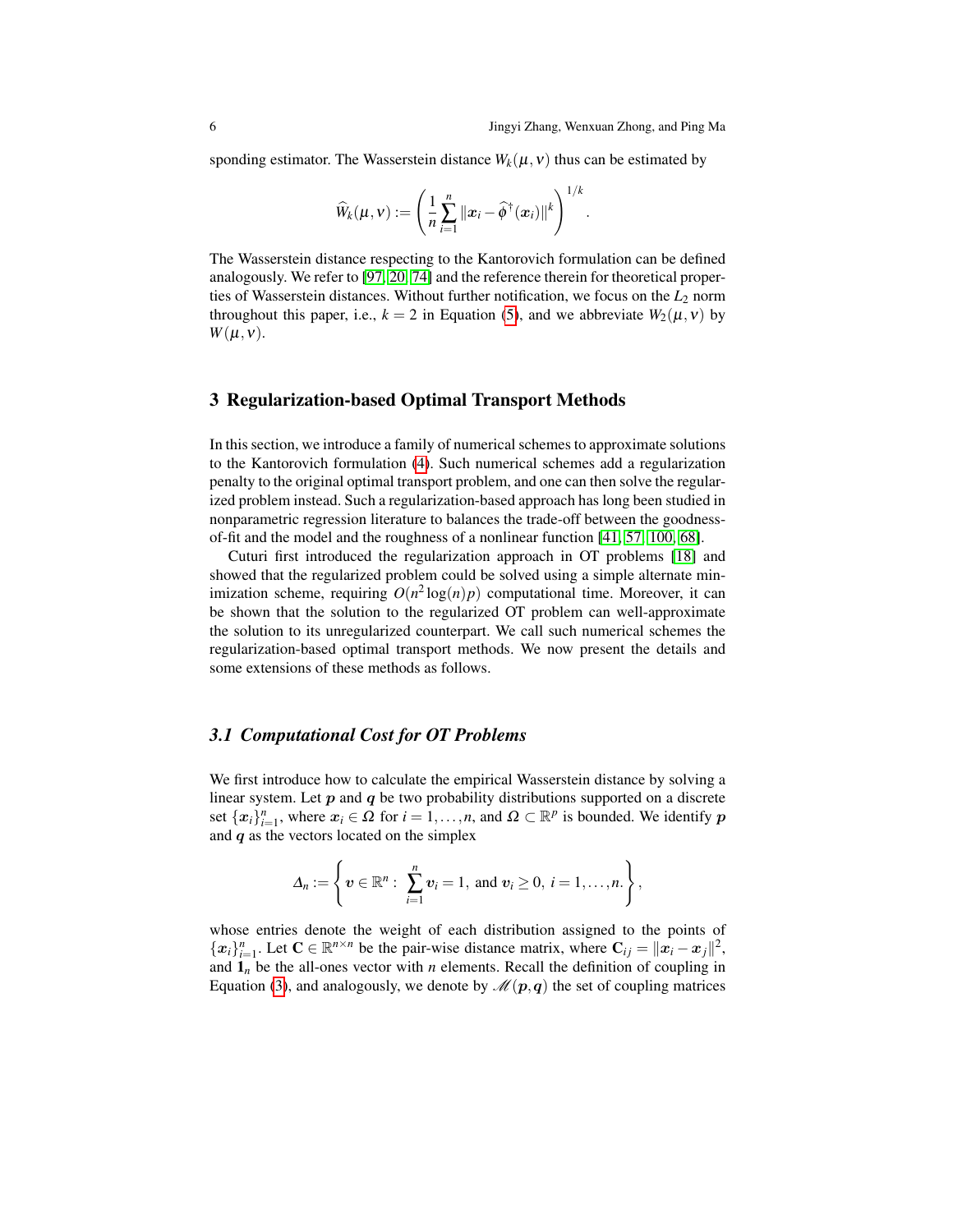between  $p$  and  $q$ , i.e.,

$$
\mathscr{M}(p,q) = \left\{ \mathbf{P} \in \mathbb{R}^{n \times n}: \ \mathbf{P1}_n = p, \ \mathbf{P}^\intercal \mathbf{1}_n = q \right\}.
$$

For brevity, this paper focuses on square matrices  $C$  and  $P$ , since extensions to rectangular cases are straightforward.

Let  $\langle \cdot, \cdot \rangle$  denote the summation of the element-wise multiplication, such that, for any two matrix  $\mathbf{A}, \mathbf{B} \in \mathbb{R}^{n \times n}$ ,  $\langle \mathbf{A}, \mathbf{B} \rangle = \sum_{i=1}^{n} \sum_{j=1}^{n} \mathbf{A}_{ij} \mathbf{B}_{ij}$ . According to the Kan-torovich formulation in Equation [\(4\)](#page-4-0), the Wasserstein distance between  $p$  and  $q$ , i.e.,  $W(p, q)$  thus can be calculated through solving the following optimization problem

<span id="page-6-0"></span>
$$
\min_{\mathbf{P}\in\mathscr{M}(\mathbf{p},\mathbf{q})}\langle\mathbf{P},\mathbf{C}\rangle\,,\tag{6}
$$

which is a linear program with  $O(n)$  linear constraints. The coupling matrix **P** is called the optimal coupling matrix, when the optimization problem [\(6\)](#page-6-0) achieves the minimum value, i.e., the optimal coupling matrix is the minimizer of the optimiza-tion problem [\(6\)](#page-6-0). Note that when the OTM exists, the optimal coupling matrix  $P$  is a sparse matrix, such that there is exactly one non-zero element in each row and each column of P, respectively.

Practical algorithms for solving the problem [\(6\)](#page-6-0) through linear programming requiring a computational time of the order  $O(n^3 \log(n))$  for fixed p [\[76\]](#page-20-2). Such a sizable computational cost hinders the broad applicability of OT methods in practice for the datasets with large sample size.

### *3.2 Sinkhorn Distance*

To alleviate the computation burden for OT problems, [\[18\]](#page-18-8) considered a variant of the minimization problem in Equation [\(6\)](#page-6-0), which can be solved within  $O(n^2 \log(n)p)$  computational time using the Sinkhorn scaling algorithm, originally proposed in [\[87\]](#page-21-5). The solution of such a variant is called the Sinkhorn "distance" <sup>[1](#page-0-0)</sup>, defined as

<span id="page-6-1"></span>
$$
W_{\eta}(\boldsymbol{p}, \boldsymbol{q}) = \min_{\mathbf{P} \in \mathscr{M}(\boldsymbol{p}, \boldsymbol{q})} \langle \mathbf{P}, \mathbf{C} \rangle - \eta^{-1} H(\mathbf{P}), \tag{7}
$$

where  $\eta > 0$  is the regularization parameter, and  $H(\mathbf{P}) = \sum_{i=1}^{n} \sum_{j=1}^{n} \mathbf{P}_{ij} \log(1/\mathbf{P}_{ij})$ is the Shannon entropy of **P**. We adopt the standard convention that  $0\log(1/0) = 0$ in the Shannon entropy. We present a fundamental definition as follows [\[87\]](#page-21-5).

**Definition 1.** Given  $p, q \in \Delta_n$  and  $\mathbf{K} \in \mathbb{R}^{n \times n}$  with positive entries, the Sinkhorn projection  $\Pi_{\mathcal{M}(p,q)}(\mathbf{K})$  of **K** onto  $\mathcal{M}(p,q)$  is the unique matrix in  $\mathcal{M}(p,q)$  of the form  $\mathbf{D}_1 \mathbf{K} \mathbf{D}_2$  for positive diagonal matrices  $\mathbf{D}_1, \mathbf{D}_2 \in \mathbb{R}^{n \times n}$ .

<sup>&</sup>lt;sup>1</sup> We use quotations here since it is not technically a distance; see Section 3.2 of [\[18\]](#page-18-8) for details. The quotes are dropped henceforth.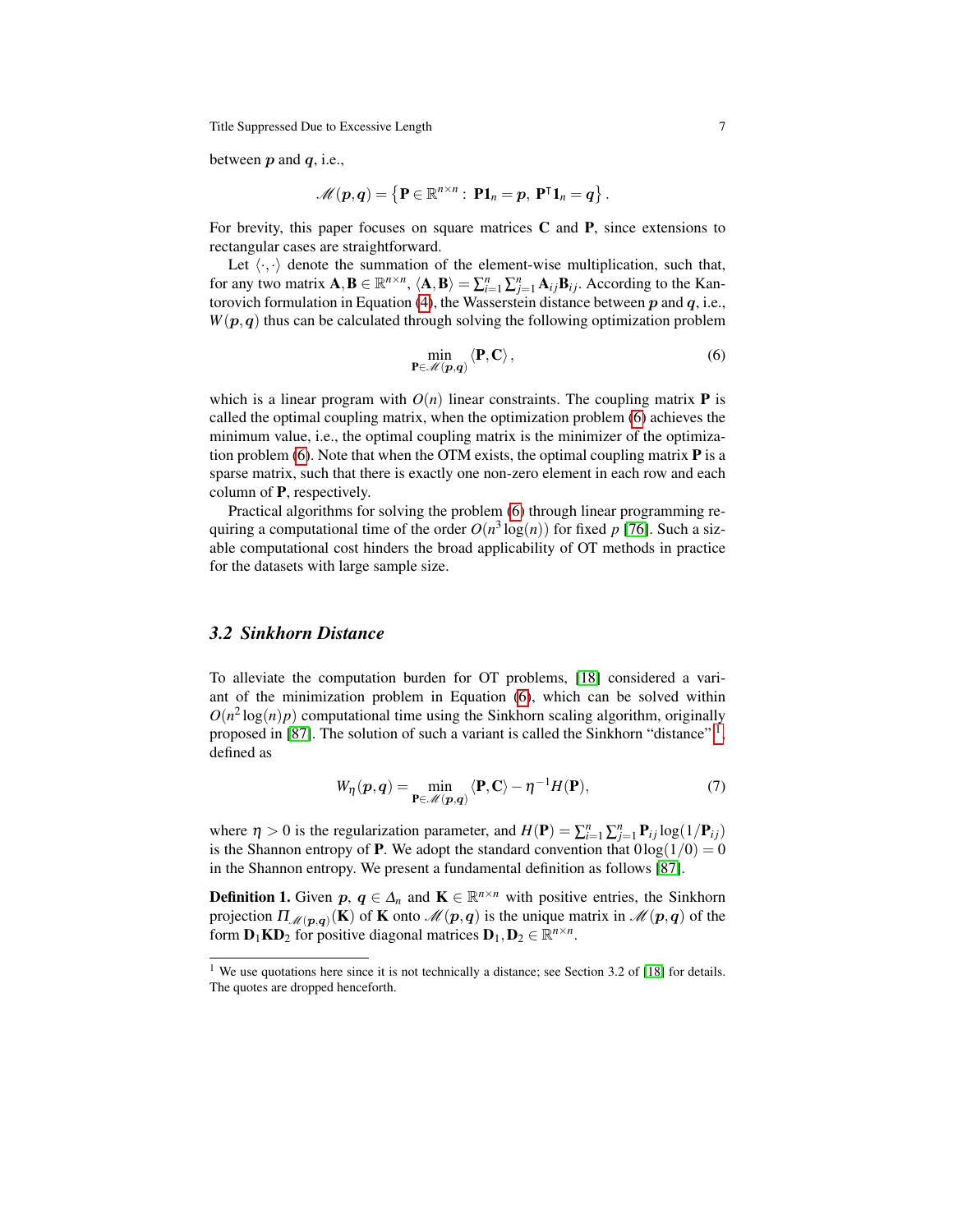Let  $P^{\eta}$  be the minimizer, i.e., the optimal coupling matrix, of the optimization problem [\(7\)](#page-6-1). Throughout the paper, all matrix exponentials and logarithms will be taken entrywise, i.e.,  $(e^{A})_{ij} := e^{A_{ij}}$  and  $(\log A)_{ij} := \log A_{ij}$  for any matrix  $A \in \mathbb{R}^{n \times n}$ . [\[18\]](#page-18-8) built a simple but key connection between the Sinkhorn distance and the Sinkhorn projection,

<span id="page-7-1"></span><span id="page-7-0"></span>
$$
\mathbf{P}^{\eta} = \underset{\mathbf{P} \in \mathcal{M}(p,q)}{\operatorname{argmin}} \langle \mathbf{P}, \mathbf{C} \rangle - \eta^{-1} H(\mathbf{P})
$$
  
\n
$$
= \underset{\mathbf{P} \in \mathcal{M}(p,q)}{\operatorname{argmin}} \langle \eta \mathbf{C}, \mathbf{P} \rangle - \eta^{-1} H(\mathbf{P})
$$
  
\n
$$
= \underset{\mathbf{P} \in \mathcal{M}(p,q)}{\operatorname{argmin}} \langle -\log \left( e^{-\eta \mathbf{C}} \right), \mathbf{P} \rangle - \eta^{-1} H(\mathbf{P})
$$
  
\n
$$
= \Pi_{\mathcal{M}(p,q)} \left( e^{-\eta \mathbf{C}} \right). \tag{8}
$$

Equation [\(8\)](#page-7-0) suggests the minimizer of the optimization problem [\(7\)](#page-6-1) takes the form  $\mathbf{D}_1(e^{-\eta \mathbf{C}}) \mathbf{D}_2$ , for some positive diagonal matrices  $\mathbf{D}_1, \mathbf{D}_2 \in \mathbb{R}^{n \times n}$ , as illustrated in Fig. [3.](#page-7-1) Moreover, it can be shown that the minimizer in Equation [\(8\)](#page-7-0) exists and is unique due to the strict convexity of  $-H(P)$  and the compactness of  $\mathcal{M}(p,q)$ .



Fig. 3 The minimizer of the regularized optimal transport problem [\(7\)](#page-6-1) takes the form  $D_1(e^{-\eta C})D_2$ , for some unknown diagonal metrics  $D_1$  and  $D_2$ .

Based on Equation [\(8\)](#page-7-0), [\[18\]](#page-18-8) proposed a simple iterative algorithm, which is also known as the Sinkhorn-Knopp algorithm, to approximate  $P^{\eta}$ . Let  $x_i, y_i, p_i, q_i$  be the *i*-th element of the vector  $x, y, p$ , and  $q$ , respectively, for  $i = 1, \ldots, n$ . For simplicity, we now use A to denote the matrix  $e^{-\eta C}$ . Intuitively, the Sinkhorn-Knopp algorithm works as an alternating projection procedure that renormalizes the rows and columns of A in turn, so that they match the desired row and column marginals  $p$  and  $q$ . In specific, at each step, it prescribes to either modify all the rows of A by multiplying the *i*-th row by  $(p_i/\sum_{j=1}^n A_{ij})$ , for  $i = 1,...,n$ , or to do the analogous operation on the columns. Here,  $\sum_{j=1}^{n} A_{ij}$  is simply the *i*-th row sum of **A**. Analogously, we also use  $\sum_{i=1}^{n} A_{ij}$  to denote the *j*-th column sum of A. The standard convention that  $0/0 = 1$  is adopted in the algorithm if it occurs. The algorithm terminates when the matrix **A**, after *k*-th iteration, is sufficiently close to the polytope  $\mathcal{M}(p,q)$ . The pseudocode for the Sinkhorn-Knopp algorithm is shown in Algorithm [1.](#page-8-0)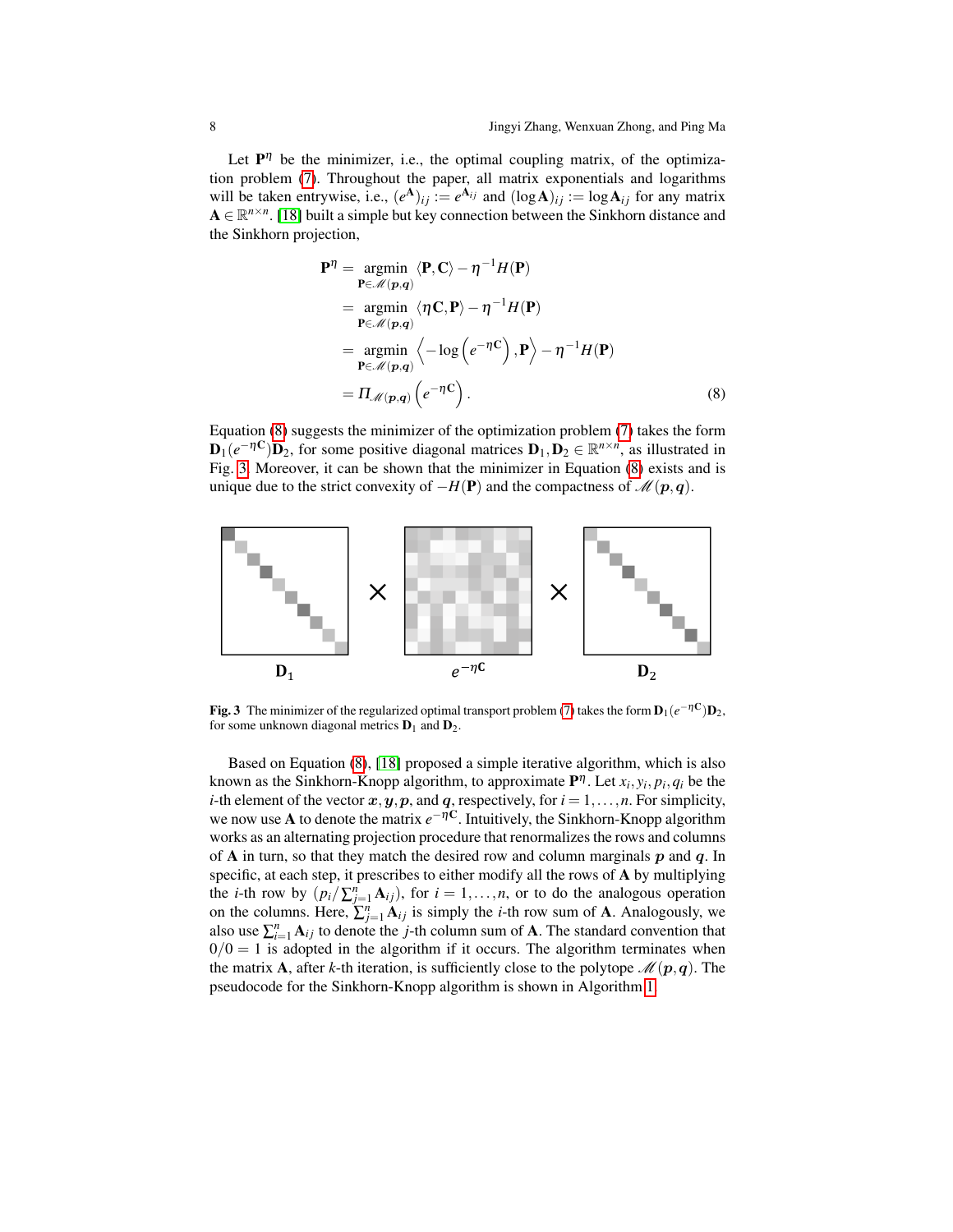Algorithm 1 SINKHORN( $A, \mathcal{M}(p,q), \varepsilon$ )

<span id="page-8-0"></span> $\textbf{Initialize: } k \leftarrow 0; \; \mathbf{A}^{[0]} \leftarrow \mathbf{A} / \|\mathbf{A}\|_1; \; \bm{x}^{[0]} \leftarrow \mathbf{0}; \; \bm{y}^{[0]} \leftarrow \mathbf{0}$ repeat  $k \leftarrow k+1$ if *k* is odd then  $x_i \leftarrow \log(p_i/\sum_{j=1}^n \mathbf{A}_{ij}^{[k-1]}), \text{ for } i = 1, ..., n$  $\boldsymbol{x}^{[k]} \leftarrow \boldsymbol{x}^{[k-1]} + \boldsymbol{x}; \enspace \boldsymbol{y}^{[k]} \leftarrow \boldsymbol{y}^{[k-1]}$ else  $y_j \leftarrow \log(q_i/\sum_{i=1}^n \mathbf{A}_{ij}^{[k-1]}), \text{ for } j = 1, ..., n$  $\boldsymbol{y}^{[k]} \leftarrow \boldsymbol{y}^{[k-1]} + \boldsymbol{y}; \,\, \boldsymbol{x}^{[k]} \leftarrow \boldsymbol{x}^{[k-1]}$  $\mathbf{D}_1 \leftarrow \text{diag}(\exp(\bm{x}^{[k]})); \ \mathbf{D}_2 \leftarrow \text{diag}(\exp(\bm{y}^{[k]}))$  $\mathbf{A}^{[k]}=\mathbf{D}_1\mathbf{A}\mathbf{D}_2$  $\textbf{until } \text{dist}(\mathbf{A}^{[k]},\mathscr{M}(\boldsymbol{p},\boldsymbol{q})) \leq \varepsilon$ **Output:**  $P^{\eta} = A^{[k]}$ 

One question remaining for Algorithm [1](#page-8-0) is how to determine the size of  $\eta$ , which balances the trade-off between the computation time and the estimation accuracy. In specific, a small  $\eta$  is associated with a more accurate estimation of the Wasserstein distance as well as longer computation time [\[34\]](#page-19-5).

Algorithm [1](#page-8-0) requires a computational cost of the order  $O(n^2 \log(n)pK)$ , where *K* is the number of iterations. It is known that  $K = O(\varepsilon^{-2})$  in order to let Algorithm [1](#page-8-0) to achieve the desired accuracy. Recently, [\[2\]](#page-17-4) proposed a new greedy coordinate descent variant of the Sinkhorn algorithm with the same theoretical guarantees and a significantly smaller number of iterations. With the help of Algorithm [1,](#page-8-0) the regularized optimal transport problem can be solved reliably and efficiently in the cases when  $n \approx 10^4$  [\[18,](#page-18-8) [35\]](#page-19-6).

#### *3.3 Sinkhorn Algorithms with the Nystrom Method* ¨

Although the Sinkhorn-Knopp algorithm has already yielded impressive algorithmic benefits, its computational complexity and memory usage are of the order of  $n^2$ , since such an algorithm involves the calculation of the *n* × *n* matrix  $e^{-\eta C}$ . Such a quadratic computational cost makes the calculation of Sinkhorn distances prohibitively expensive on the datasets with millions of observations.

To alleviate the computation burden, [\[1\]](#page-17-5) proposed to replace the computation of the entire matrix  $e^{-\eta C}$  with its low-rank approximation. Computing such approximations is a problem that has long been studied in machine learning under different names, including Nyström method [\[98,](#page-21-6) [96\]](#page-21-7), sparse greedy approximations [\[88\]](#page-21-8), incomplete Cholesky decomposition [\[27\]](#page-18-10), and CUR matrix decomposition [\[64\]](#page-20-13). These methods draw great attention in the subsampling literature due to its close relationship to the *algorithmic leveraging* approach [\[59,](#page-19-7) [67,](#page-20-14) [100,](#page-21-4) [60\]](#page-19-8), which has been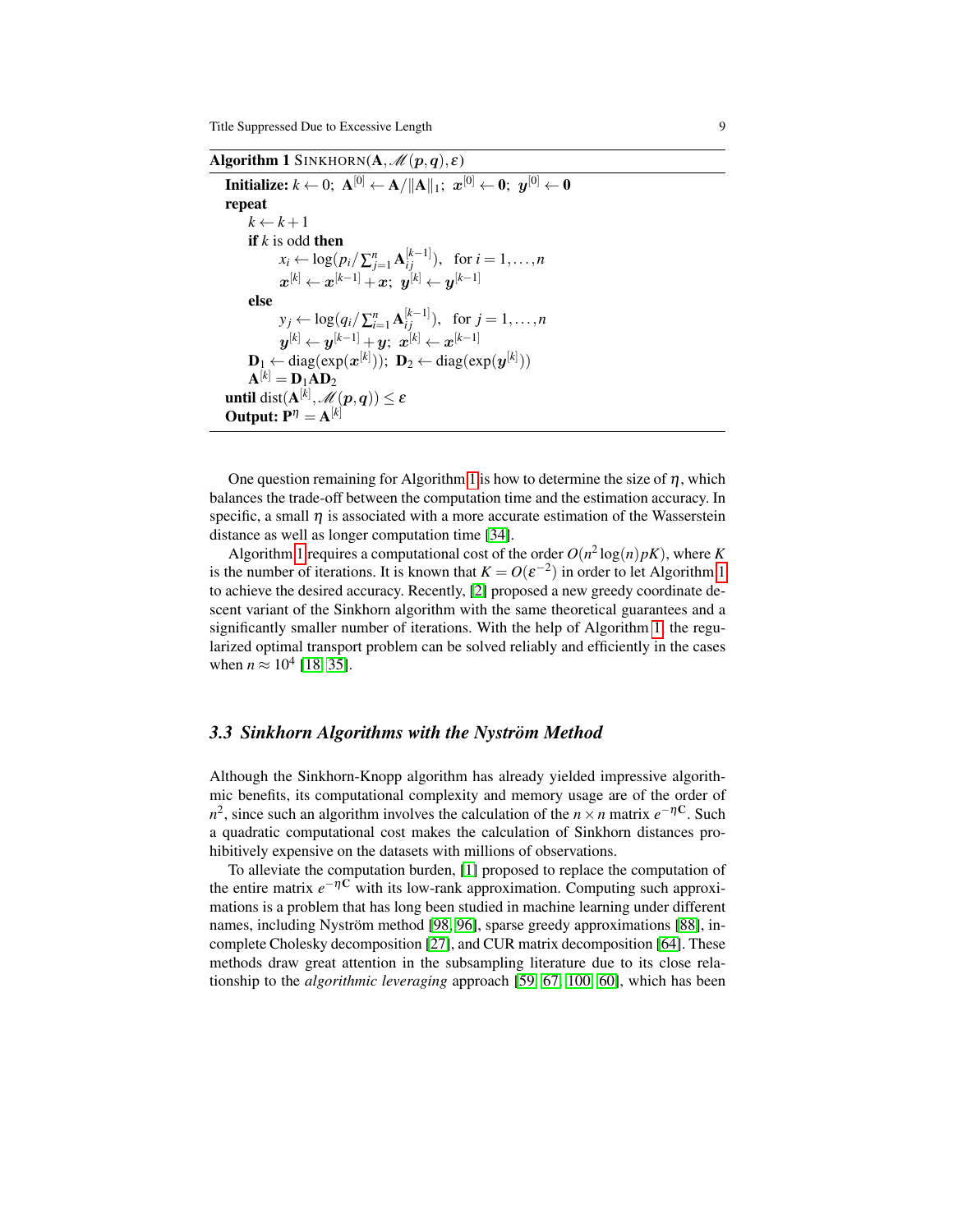widely applied in linear regression models [\[62,](#page-20-15) [23,](#page-18-11) [58\]](#page-19-9), logistic regression [\[93\]](#page-21-9), and streaming time series [\[99\]](#page-21-10). Among the aforementioned low-rank approximation methods, the Nyström method is arguably the most extensively used one in the literature [\[94,](#page-21-11) [63\]](#page-20-16). We now briefly introduce Nyström method, followed by the fast Sinkhorn algorithm proposed in [\[1\]](#page-17-5) that utilize Nyström for low-rank matrix approximation.

Let  $\mathbf{K} \in \mathbb{R}^{n \times n}$  be the matrix that we aim to approximate. Let  $s < n$  be a positive integer, **S** be a  $n \times s$  column selection matrix <sup>[2](#page-0-0)</sup>, and  $\mathbf{R} = \mathbf{K} \mathbf{S} \in \mathbb{R}^{n \times s}$  be the so-called sketch matrix of  $K$ . In other words,  $R$  is a matrix that contains certain columns of K. Consider the optimization problem

<span id="page-9-0"></span>
$$
\widetilde{\mathbf{X}} = \underset{\mathbf{X} \in \mathbb{R}^{s \times s}}{\operatorname{argmin}} \|\mathbf{S}^\mathsf{T}(\mathbf{K} - \mathbf{R}\mathbf{X}\mathbf{R}^\mathsf{T})\mathbf{S}\|_F^2, \tag{9}
$$

where  $\|\cdot\|_F$  denotes the Frobenius norm. Equation [\(9\)](#page-9-0) suggests the matrix  $\widetilde{\mathbf{R}}\widetilde{\mathbf{X}}\mathbf{R}^T$ can be utilized as a low-rank approximation of  $K$ , since such a matrix is the closest one to K among all the semi-positive definite metrics that have rank at most *s*. Let  $(\cdot)^+$  to denote the Moore-Penrose inverse of a matrix. It is known that the minimizer of the optimization problem [\(9\)](#page-9-0) takes the form

$$
\widetilde{\mathbf{X}} = (\mathbf{S}^\mathsf{T} \mathbf{R})^+(\mathbf{S}^\mathsf{T} \mathbf{K} \mathbf{S}) (\mathbf{R}^\mathsf{T} \mathbf{S})^+ = (\mathbf{S}^\mathsf{T} \mathbf{K} \mathbf{S})^+;
$$

see [\[94\]](#page-21-11) for technical details. Consequently, we have the following low-rank approximation of K,

<span id="page-9-1"></span>
$$
\mathbf{K} \approx \mathbf{R} (\mathbf{S}^\mathsf{T} \mathbf{K} \mathbf{S})^+ \mathbf{R}^\mathsf{T},
$$

and such an approximation is called the Nyström method, as illustrated in Fig. [4.](#page-9-1) It is known that the Nyström method is highly efficient, and could reliably be run on problems of size  $n \approx 10^6$  [\[94\]](#page-21-11).



Fig. 4 Illustration for the Nyström method.

<sup>&</sup>lt;sup>2</sup> A column selection matrix is the one that all the elements of which equals zero except that there exists one element in each column that equals one.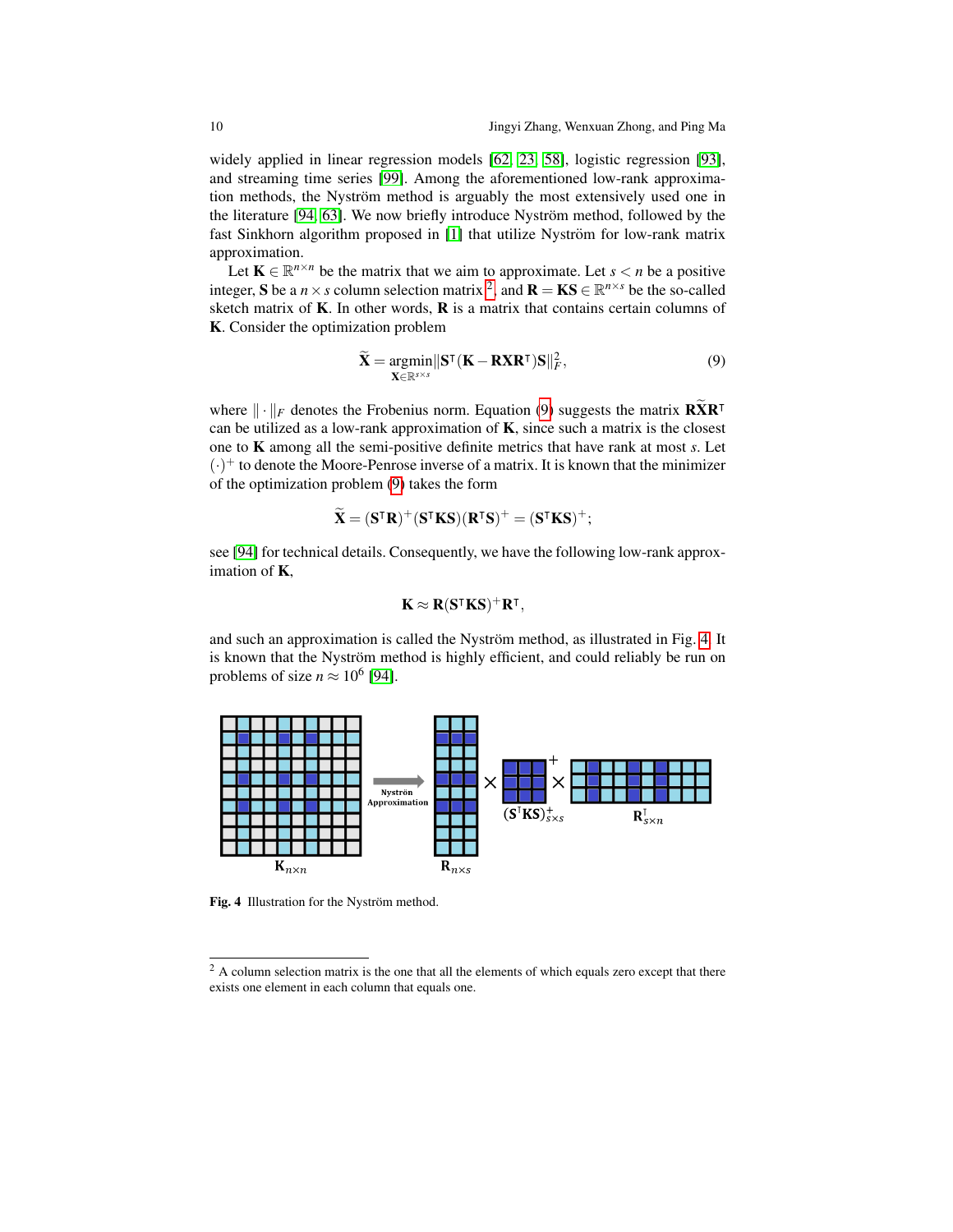Algorithm [2](#page-10-0) introduces NYS-SINK [\[1\]](#page-17-5), i.e., the Sinkhorn algorithm implemented with the the Nyström method. The notations are analogous to the ones in Algorithm [1.](#page-8-0) Algorithm [2](#page-10-0) requires a memory cost of the order  $O(ns)$  and a compu-

<span id="page-10-0"></span>Algorithm 2 NYS-SINK $(A, \mathcal{M}(p,q), \varepsilon, s)$ Input: A, p, q, *s Step 1:* Calculate the Nyström approximation of **A** (with rank *s*), denoted by  $\widetilde{A}$ . *Step 2:*  $\mathbf{P}^{\eta} = \text{SINKHORN}(\mathbf{A}, \mathcal{M}(p,q), \varepsilon)$ Output:  $\widetilde{P}^{\eta}$ 

tational cost of the order  $O(ns^2p)$ . When  $s \ll n$ , these costs are significant reductions compared with  $O(n^2)$  and  $O(n^2 \log(n)p)$  for Algorithm [1,](#page-8-0) respectively. [\[1\]](#page-17-5) reported that Algorithm [2](#page-10-0) could reliably be run on problems of size  $n \approx 10^6$  on a single laptop.

There are two fundamental questions when implementing the Nyström method in practice: (1) how to decide the size of *s*; and (2) given *s*, how to construct the column selection matrix S. For the latter question, we refer to [\[37\]](#page-19-10) for an extensive review of how to construct S through weighted random subsampling. There also exists recursive strategy [\[71\]](#page-20-17) for potentially more effective construction of S. For the former question, various data-driven strategies have been proposed to determine the size of*s*that is adaptive to the low-dimensional structure of the data. These strategies are developed under different model setups, including kernel ridge regression [\[37,](#page-19-10) [71,](#page-20-17) [11\]](#page-17-8), kernel K-means [\[42,](#page-19-11) [95\]](#page-21-12), and so on. Recently, [\[4\]](#page-17-9) further improved the efficiency through Nesterov's smoothing technique. Consider the optimal transport problem that of our interest, [\[1\]](#page-17-5) assumed the data are lying on a low-dimensional manifold, and the authors developed a data-driven strategy to determine the effective dimension of such a manifold.

#### 4 Projection-based Optimal Transport Methods

In the cases when  $n \gg p$ , one can utilize projection-based optimal transport methods for potential faster calculation as well as smaller memory consumption, compared with regularization-based optimal transport methods. These projection-based methods build upon a key fact that the empirical one-dimensional OTM under the *L*<sup>2</sup> norm is equivalent to sorting. Utilizing such a fact, the projection-based OT methods tackle the problem of estimating a *p*-dimensional OTM by breaking down the problem into a series of subproblems, each of which finds a one-dimensional OTM using projected samples [\[77,](#page-20-9) [78,](#page-20-10) [8,](#page-17-6) [80\]](#page-20-11). The projection direction can be selected either at random or at deterministic, based on different criteria. Generally speaking, the computational cost for these projection-based methods are approximately proportional to *n*, and the memory cost of which is at the order of  $O(np)$ , which is a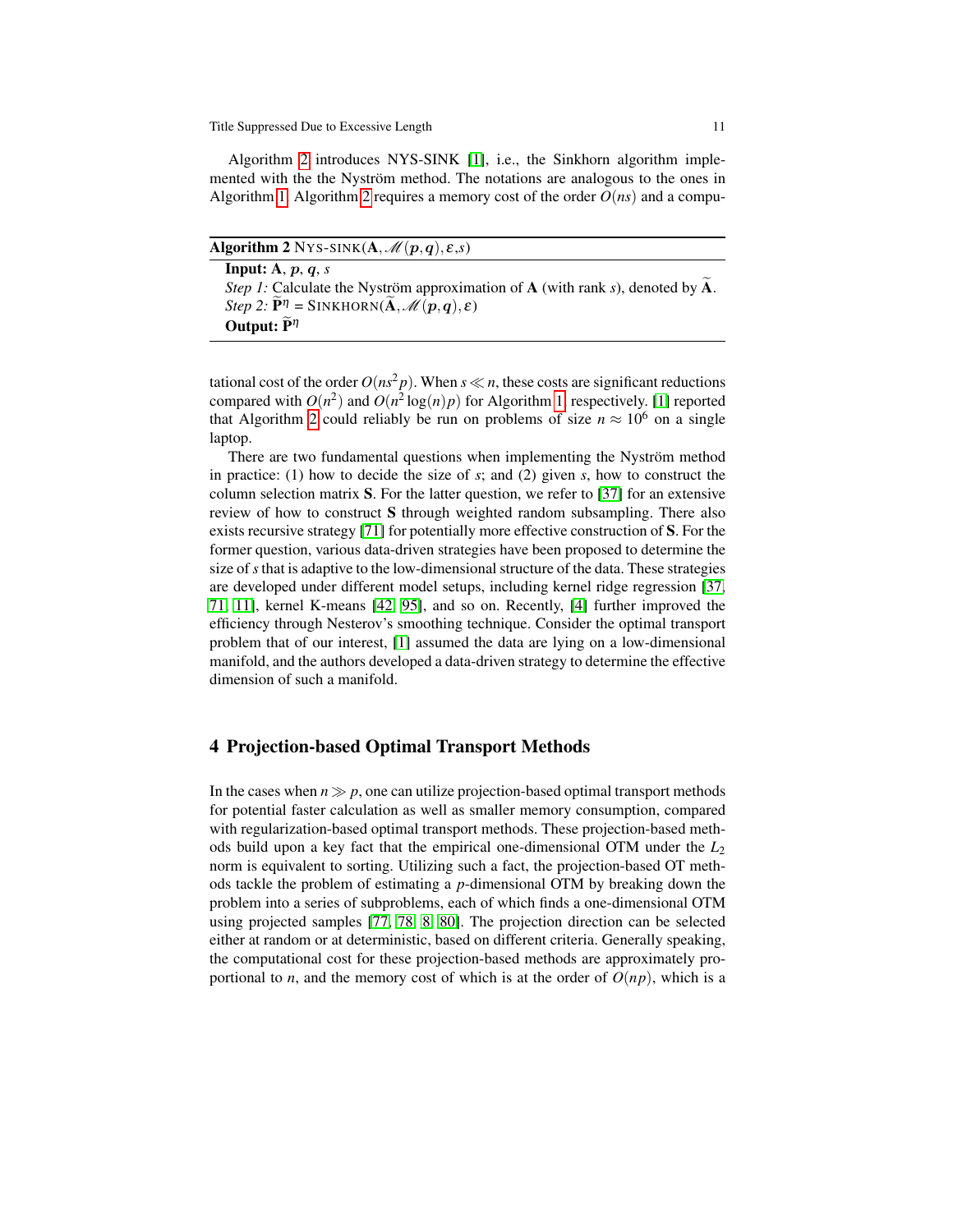significant reduction from  $O(n^2)$  when  $p \ll n$ . We will cover some representatives of the projection-based OT methods in this section.

#### *4.1 Random Projection OT Method*

The random projection method, also called the Radon probability density function (PDF) transformation method, is first proposed in [\[77\]](#page-20-9) for transferring the color between different images. Intuitively, an image can be represented as a threedimensional sample in the RGB color space, in which each pixel of the image is an observation. The goal of color transfer is to find a transport map  $\phi$  such that the color of the transformed source image follows the same distribution of the color of the target image. Although the map  $\phi$  does not have to be the OTM in this problem, the random projection method proposed in [\[77\]](#page-20-9) can be regarded as an estimation method for OTM.

The random projection method is built upon the fact that two PDFs are identical if the marginal distributions, respecting all possible one-dimensional projection directions, of these two PDFs, are identical. Since it is impossible to consider all possible projection directions in practice, the random projection method thus utilizes the Monte Carlo method and considers a sequence of randomly generated projection directions. The details of the random projection method are summarized in Algo-rithm [3.](#page-11-0) The computational cost for Algorithm [3](#page-11-0) is at the order of  $O(n \log(n)pK)$ , where  $K$  is the number of iterations under converge. We illustrate Algorithm [3](#page-11-0) in Fig. [5.](#page-12-0)

<span id="page-11-0"></span>

| <b>Algorithm 3</b> Random projection method for OTM                                                                                        |
|--------------------------------------------------------------------------------------------------------------------------------------------|
| <b>Input:</b> the source matrix $\mathbf{X} \in \mathbb{R}^{n \times p}$ and the target matrix $\mathbf{Y} \in \mathbb{R}^{n \times p}$    |
| $k \leftarrow 0, \mathbf{X}^{[0]} \leftarrow \mathbf{X}$                                                                                   |
| repeat                                                                                                                                     |
| (a) generate a random projection direction $\zeta_k \in \mathbb{R}^p$                                                                      |
| (b) find the one-dimensional OTM $\phi^{(k)}$ that matches $X^{[k]} \zeta_k$ to $Y \zeta_k$                                                |
| (c) $\mathbf{X}^{[k+1]} \leftarrow \mathbf{X}^{[k]} + (\phi^{(k)}(\mathbf{X}^{[k]}\zeta_k) - \mathbf{X}^{[k]}\zeta_k)\zeta_k^{\mathsf{T}}$ |
| (d) $k \leftarrow k+1$                                                                                                                     |
| until converge                                                                                                                             |
| The final estimator is given by $\widehat{\phi}: \mathbf{X} \to \mathbf{X}^{[k]}$                                                          |

Instead of randomly generating the projection directions using the Monte Carlo method, one can also generate a sequence of projection directions with "lowdiscrepancy", i.e., the directions that are distributed as disperse as possible on the unit sphere. The low-discrepancy sequence has been widely applied in the field of quasi-Monte Carlo and has been extensively employed for numerical integration [\[73\]](#page-20-18) and subsampling in big data [\[68\]](#page-20-12). We refer to [\[49,](#page-19-12) [50,](#page-19-13) [21,](#page-18-12) [38\]](#page-19-14) for more in-depth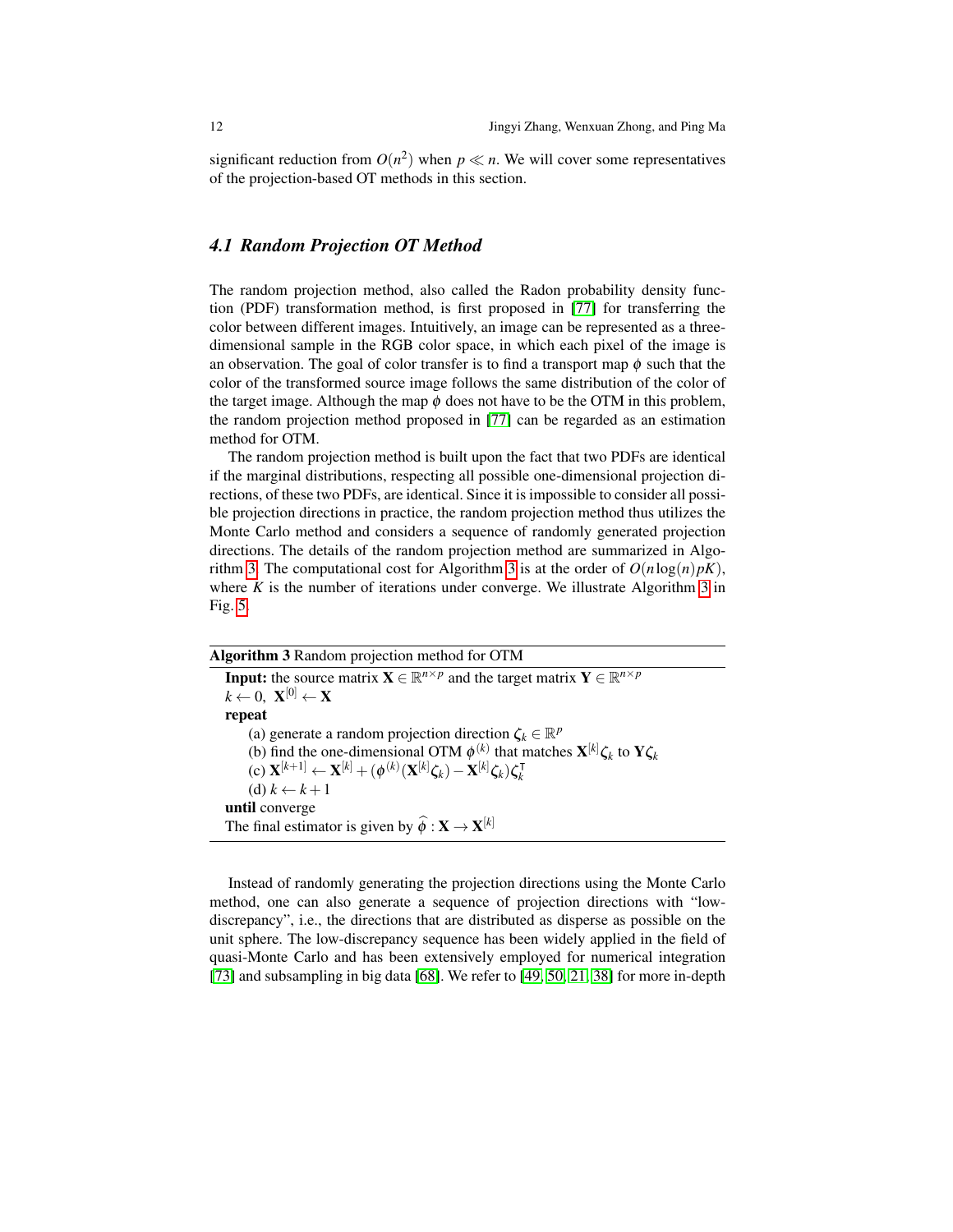<span id="page-12-0"></span>

**Fig. 5** Illustration of Algorithm [3.](#page-11-0) In the *k*-th iteration, a random projection direction  $\zeta_k$  is generated, and the one-dimensional OTM is calculated that match the projected sample  $\mathbf{X}^{[k]} \boldsymbol{\zeta}_k$  to  $\mathbf{Y} \boldsymbol{\zeta}_k$ .

discussions on quasi-Monte Carlo methods. It is reported in [\[77\]](#page-20-9) that using a lowdiscrepancy sequence of projection directions yields a potentially faster convergence rate.

Close related to the random projection method is the sliced method. The sliced method modifies the random projection method by considering a large set of random directions from S *d*−1 in each iteration, where S *d*−1 is the *d*-dimensional unit sphere. The "mean map" of the one-dimensional OTMs over these random directions is considered as a component of the final estimate of the desired OTM. Let *L* be the number of projection directions considered in each iteration. Consequently, the computational cost of the sliced method is at the order of  $O(n \log(n)pKL)$ , where *K* is the number of iterations until convergence. Although the sliced method is *L* times slower than the random projection method, in practice, it is usually observed that the former yields a more robust estimation of the latter. We refer to [\[8,](#page-17-6) [80\]](#page-20-11) for more implementation details of the sliced method.

## *4.2 Projection Pursuit OT Method*

Despite the random projection method works reasonably well in practice, for moderate or large *p*, such a method suffers from slow or none convergence due to the nature of randomly selected projection directions. To address this issue, [\[66\]](#page-20-1) intro-duced a novel statistical approach to estimate large-scale OTMs<sup>[3](#page-0-0)</sup>. The proposed method, named projection pursuit Monge map (PPMM), combines the idea of projection pursuit [\[33\]](#page-18-13) and sufficient dimension reduction [\[51\]](#page-19-15). The projection pursuit technique is similar to boosting that search for the next optimal direction based on the residual of previous ones. In each iteration, PPMM aims to find the "optimal" projection direction, guided by sufficient dimension reduction techniques, instead of using a randomly selected one. Utilizing these informative projection directions, it is reported in [\[66\]](#page-20-1) that the PPMM method yields a significantly faster convergence rate than the random projection method. We now introduce some essential back-

<sup>3</sup> The code is available at https://github.com/ChengzijunAixiaoli/PPMM.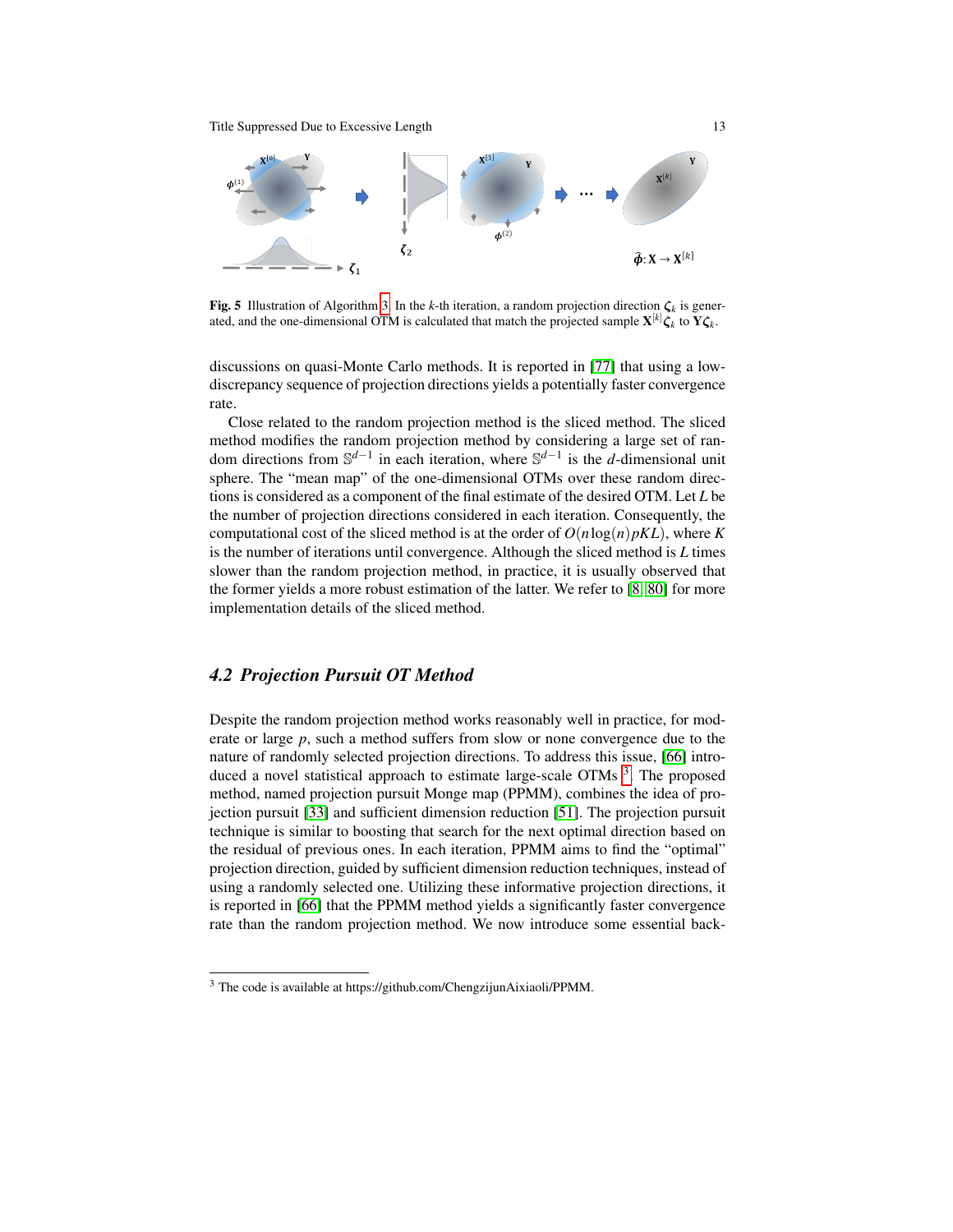ground of sufficient dimension reduction techniques, followed by the details of the PPMM method.

Consider a regression problem with a univariate response *T* and a *p*-dimensional predictor *Z*. Sufficient dimension reduction techniques aim to reduce the dimension of *Z* while preserving its regression relation with *T*. In other words, such techniques seek a set of linear combinations of *Z*, say B <sup>|</sup>*Z* with some projection matrix  $\mathbf{B} \in \mathbb{R}^{p \times q}$  ( $q < p$ ), such that *T* depends on *Z* only through  $\mathbf{B}^\intercal Z$ , i.e.,

<span id="page-13-0"></span>
$$
T \perp\!\!\!\perp Z|\mathbf{B}^{\intercal}Z. \tag{10}
$$

Let  $\mathscr{S}(B)$  to denote the column space of **B**. We call  $\mathscr{S}(B)$  a sufficient dimension reduction subspace (s.d.r. subspace) if B satisfy Formulation [\(10\)](#page-13-0). Moreover, if the intersection of all possible s.d.r. subspaces is still an s.d.r. subspace, we call it the central subspace and denote it as  $\mathscr{S}_{T|Z}$ . Note that the central subspace is the s.d.r. subspace with the minimum number of dimensions. Some popular sufficient dimension reduction techniques include sliced inverse regression (SIR) [\[53\]](#page-19-16), principal Hessian directions (PHD) [\[54\]](#page-19-17), sliced average variance estimator (SAVE) [\[16\]](#page-18-14), directional regression (DR) [\[52\]](#page-19-18), among others. Under some regularity conditions, it can be shown that these methods can induce an s.d.r. subspace that equals the central subspace.

Consider estimating the OTM between a source sample and a target sample. One can form a regression problem using these two samples, i.e., add a binary response variable by labeling them as 0 and 1, respectively. The PPMM method utilizes sufficient dimension reduction techniques to select the most "informative" projection direction. Here, we call a projection direction  $\xi$  the most informative one, if the projected samples have the most substantial " discrepancy." The discrepancy can be measured by the difference of the *k*th order moments or central moments. For example, the SIR method measures the discrepancy using the difference of means, while the SAVE method measures the discrepancy using the difference of variances. The authors in [\[66\]](#page-20-1) considered the SAVE method and showed that the most informative projection direction was equivalent to the eigenvector corresponding to the largest eigenvalue of the projection matrix B, estimated by SAVE. The detailed algorithm for PPMM is summarized in Algorithm [4](#page-14-0) as follows.

The computational cost for Algorithm [4](#page-14-0) mainly resides in steps (a) and (b). Within each iteration, steps (a) and (b) require the computational cost of the order  $O(np^2)$  and  $O(n \log(n))$ , respectively. Consequently, the overall computational cost for Algorithm [4](#page-14-0) is at the order of  $O(Knp^2 + Kn \log(n))$ , where *K* is the number of iterations. Although not theoretical guaranteed, it is reported in [\[66\]](#page-20-1) that *K* is approximately proportional to *p* in practice, in which case the computational cost for PPMM becomes  $O(np^3 + n \log(n)p)$ . Compared with the computational cost for the Sinkhorn algorithm, i.e.,  $O(n^2 \log(n)p)$ , PPMM has a lower order of the computational cost when  $p \ll n$ . We illustrate Algorithm [4](#page-14-0) in Fig. [6.](#page-14-1) Although not covered in this section, the PPMM method can be easily extended to calculate the OTP, with minor modifications [\[66\]](#page-20-1).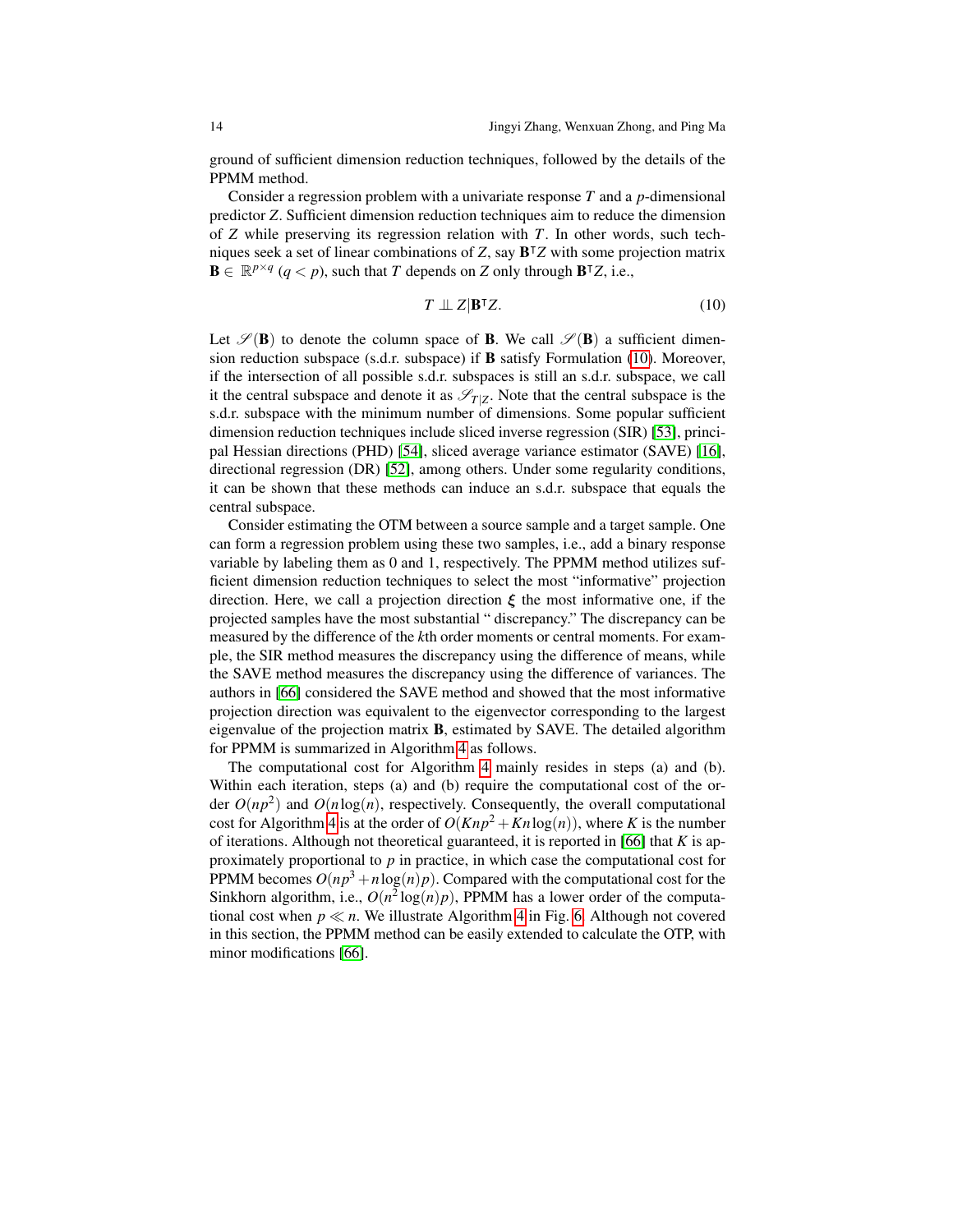Algorithm 4 Projection pursuit Monge map (PPMM)

<span id="page-14-0"></span>**Input:** two matrix  $\mathbf{X} \in \mathbb{R}^{n \times p}$  and  $\mathbf{Y} \in \mathbb{R}^{n \times p}$  $k \leftarrow 0, \ \mathbf{X}^{[0]} \leftarrow \mathbf{X}$ 

repeat

(a) calculate the most informative projection direction  $\xi_k \in \mathbb{R}^p$  between  $\mathbf{X}^{[k]}$ and Y using SAVE

(b) find the one-dimensional OTM  $\phi^{(k)}$  that matches  $\mathbf{X}^{[k]} \boldsymbol{\xi}_k$  to  $\mathbf{Y} \boldsymbol{\xi}_k$  $f(x) = \mathbf{X}^{[k+1]} + \mathbf{X}^{[k]} + (\phi^{(k)}(\mathbf{X}^{[k]}\boldsymbol{\xi}_k) - \mathbf{X}^{[k]}\boldsymbol{\xi}_k)\boldsymbol{\xi}_k^{\mathsf{T}}$ *k*  $(d)$   $k \leftarrow k+1$ until converge The final estimator is given by  $\widehat{\phi}: \mathbf{X} \to \mathbf{X}^{[k]}$ 



<span id="page-14-1"></span>Fig. 6 Illustration of Algorithm [4.](#page-14-0) The left panel shows that in the *k*-th iteration, the most informative projection direction ξ*<sup>k</sup>* is calculated by SAVE. The right panel shows that the one-dimensional OTM is calculated to match the projected sample  $\mathbf{X}^{[k]} \boldsymbol{\xi}_k$  to  $\mathbf{Y} \boldsymbol{\xi}_k$ .

### 5 Applications in Biomedical Research

In this section, we present some cutting-edge applications of optimal transport methods in biomedical research. We first present how optimal transport methods can be utilized to identify developmental trajectories of single cells [\[84\]](#page-21-13). We then review a novel method for augmenting the single-cell RNA-seq data [\[65\]](#page-20-19). The method utilizes the technique of generative adversarial networks (GAN), which is closely related to optimal transport methods, as we will discuss later.

### *5.1 Identify Development Trajectories in Reprogramming*

The rapid development of single-cell RNA sequencing (scRNA-seq) technologies has enabled researchers to identify cell types in a population. These technologies help researchers to answer some fundamental questions in biology, including how individual cells differentiate to form tissues, how tissues function in a coordinated and flexible fashion, and which gene regulatory mechanisms support these processes [\[90\]](#page-21-14).

Although sc-RNA-seq technologies have been opening up new ways to tackle the aforementioned questions, other questions remain. Since these technologies re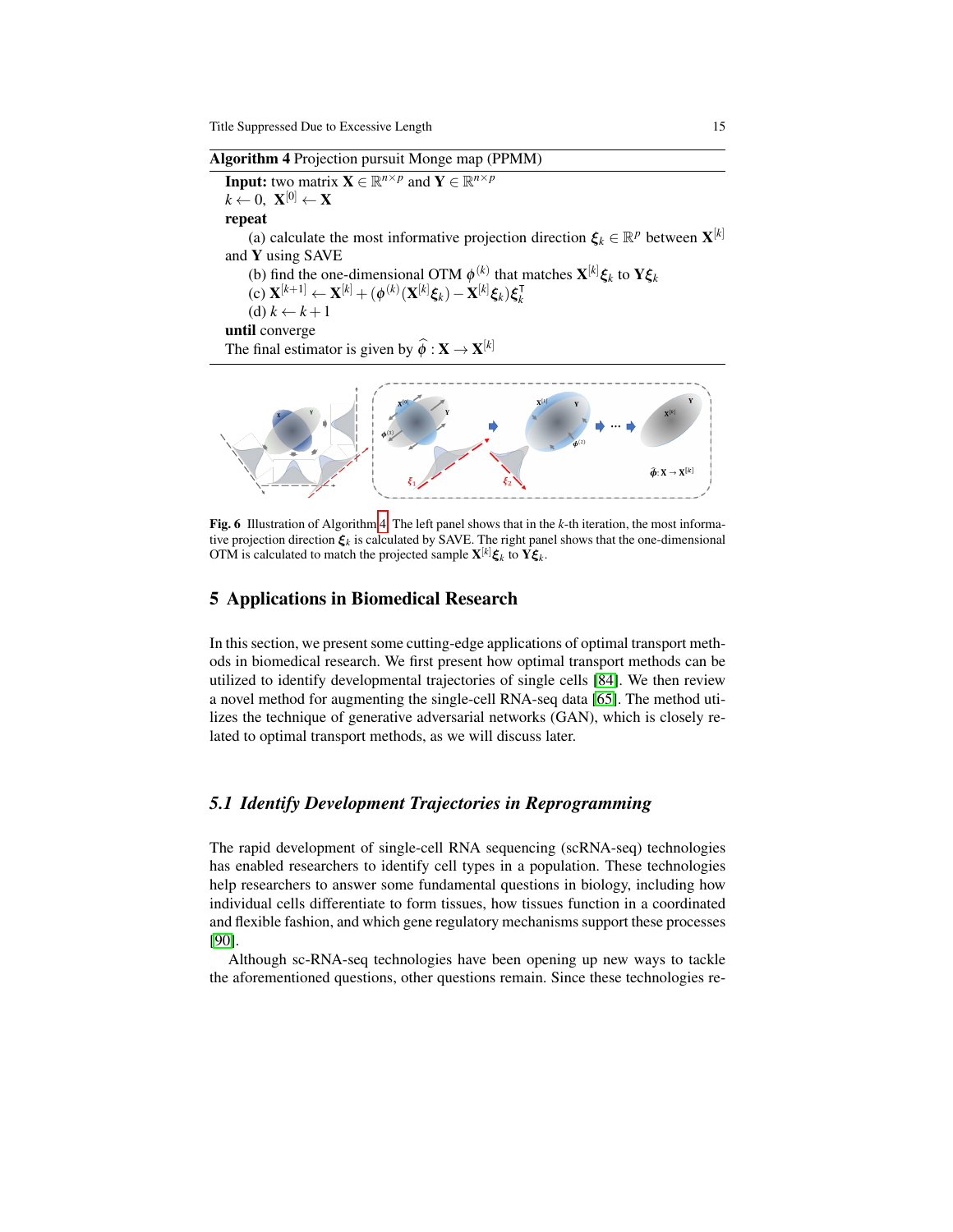quire to destroy cells in the course of sequencing their gene expression profiles, researchers cannot follow the expression of the same cell across time. Without further analysis, researchers thus are not able to answer the questions like what was the origin of certain cells at earlier stages and their possible fates at later stages; what and how regulatory programs control the dynamics of cells? To answer these questions, one natural solution is to develop computational tools to connect the cells within different time points into a continuous cell trajectory. In other words, although different cells are recorded in each time point, for each cell, the goal is to identify the ones that are analogous to its origins and its fates in earlier stages and late stages, respectively. A large number of methods have been developed to achieve this goal; see [\[44,](#page-19-19) [83,](#page-21-15) [25,](#page-18-15) [28\]](#page-18-16) and the reference therein.

A novel approach was proposed in [\[90\]](#page-21-14) to reconstruct cell trajectories. They model the differentiating population of cells as a stochastic process on a highdimensional expression space. Recall that different cells are recorded independently at different time points. Consequently, the unknown fact to the researchers is the joint distribution of expression of the unobserved cells between different pairs of time points. To infer how the differentiation process evolves over time, the authors assume the expression of each cell changes within a relatively small range over short periods. Based on such an assumption, one thus can infer the differentiation process though optimal transport methods, which naturally gives the transport map between two distributions, respecting to two time points, with the minimum transport cost.

Figure [7](#page-15-0) illustrates an idea to search for the "cell trajectories". For gene expression  $X_t$  of any set of cells at time *t*, it can be transported to a later time point  $t + 1$ according to OTP from the distribution over  $X_t$  to the distribution over the cells at time  $t + 1$ . Analogously,  $X_t$  can be transported from a former time point  $t - 1$ by back-winding the OPT from the distribution over  $X_t$  to the distribution over the cells at time  $t - 1$  (The left and middle panels in Fig. [7\)](#page-15-0). The trajectory combines the transportation between any two neiboring time points (The right panel in Fig. [7\)](#page-15-0). Thus, OTP helps to infer the differentiation process of cells the at any time along the trajectory.

<span id="page-15-0"></span>

Fig. 7 Illustration for cell trajectories along time. Left: cells at each time point. Middle: OPT between distributions over cells at each time point. Right: cell trajectories based on OPT.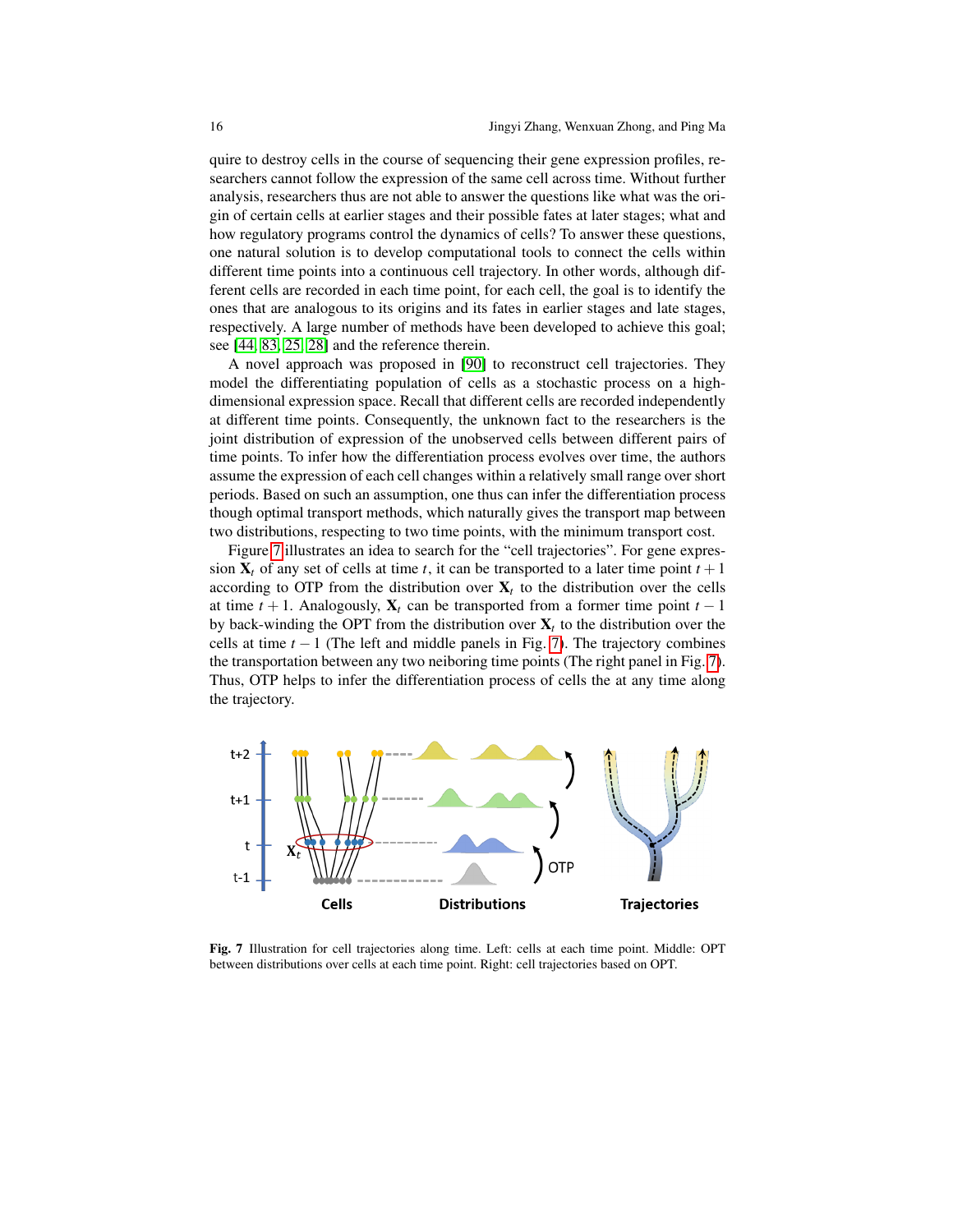The authors in [\[90\]](#page-21-14) used optimal transport methods to calculate the differentiation process between consecutive time points and then compose all the transport maps together to obtain the cell trajectories over long time-intervals. The authors also considered unbalanced transport [\[15\]](#page-18-17) for modeling cellular proliferation, i.e., cell growth and death. Analyzing around 315,000 cell profiles sampled densely across 18 days, the authors found reprogramming unleashes a much wider range of developmental programs and subprograms than previously characterized.

#### *5.2 Data Augmentation for Biomedical Data*

Recent advances in scRNA-seq technologies have enabled researchers to measure the expression of thousands of genes at the same time and to scrutinize the complex interactions in biological systems. Despite wide applications, such technologies may fail to quantify all the complexity in biological systems in the cases when the number of observations is relatively small, due to economic or ethical considerations or simply because the sample size of available patients is low [\[70\]](#page-20-20). The problem of a small sample size results in biased results since a small sample may not be a decent representative of the population.

Not only arising from biomedical research, such a problem also arises from the research in various fields, including computer vision and deep learning, which require considerable quantity and diversity of data during the training process [\[46,](#page-19-20) [39\]](#page-19-21). In these fields, data augmentation is a widely-applied strategy to alleviate the problem of small sample sizes, without actually collecting new data. In computer vision, some elementary algorithms for data augmentation include cropping, rotating, and flipping; see [\[86\]](#page-21-16) for a survey. These algorithms, however, may not be suitable for augmenting data in biomedical research.

Compared with these elementary algorithms, a more sophisticated approach for data augmentation is to use generative models, including generative adversarial nets (GAN) [\[40\]](#page-19-0), the "decoder" network in variational autoencoders [\[45\]](#page-19-22), among others. Generative models aim to generate "fake" samples that are indistinguishable from the genuine ones. The fake samples then can be used, alongside the genuine ones, in down-stream analysis to artificially increase sample sizes. Generative models have been widely used for generating realistic images [\[22,](#page-18-18) [56\]](#page-19-23), songs [\[7,](#page-17-10) [24\]](#page-18-19), and videos [\[55,](#page-19-24) [92\]](#page-21-17). Many variants of the GAN method have been proposed recently, and of particular interest is the Wasserstein GAN [\[5\]](#page-17-0), which utilizes the Wasserstein distance instead of the Jensen–Shannon divergence in the standard GAN for measuring the discrepancy between two samples. The authors showed that the Wasserstein GAN yields a more stable training process compared with the standard GAN, since Wasserstein distance appears to be a more powerful metric than the Jensen–Shannon divergence in GAN.

Nowadays, GAN has been widely used for data augmentation in various biomedical research [\[32,](#page-18-20) [31,](#page-18-21) [61\]](#page-20-21). Recently, [\[65\]](#page-20-19) proposed a novel data augmentation method for scRNA-seq data. The proposed method, called single-cell GAN, is developed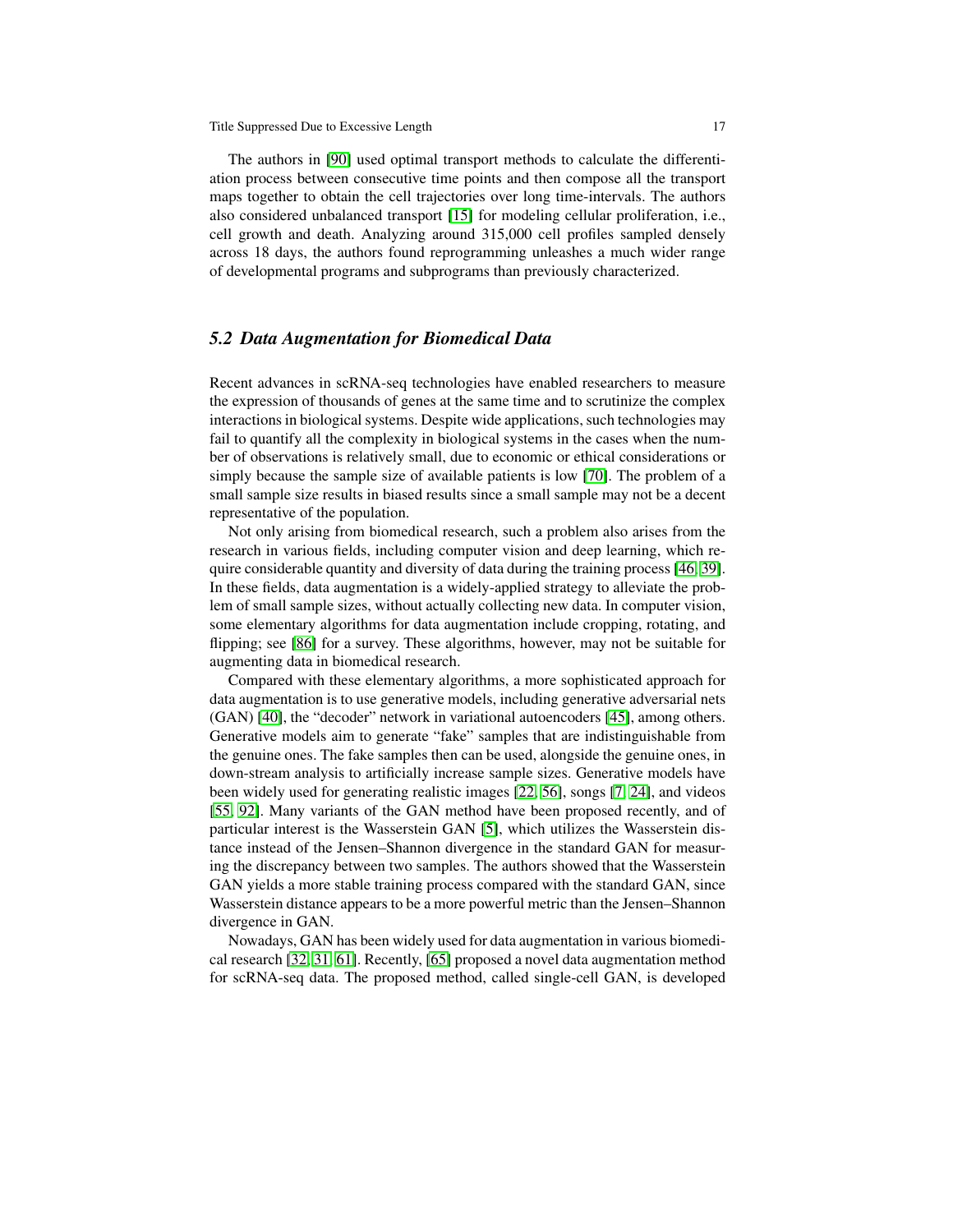based on Wasserstein GAN. The authors showed the proposed method improves downstream analyses such as the detection of marker genes, the robustness and reliability of classifiers, and the assessment of novel analysis algorithms, resulting in the potential reduction of the number of animal experiments and costs.

Note that generative models are closely related to optimal transport methods. Intuitively, a generative model is equivalent to finding a transport map from random noises with a simple distribution, e.g., Gaussian distribution or uniform distribution, to the underlying population distribution of the genuine sample. Recent studies suggest optimal transport methods outperform the Wasserstein GAN for approximating probability measures in some special cases [\[48,](#page-19-25) [47\]](#page-19-26). Consequently, researchers may consider using optimal transport methods instead of GAN models for data augmentation in biomedical research for potentially better performance.

#### Acknowledgment

The authors would like to acknowledge the support from the U.S. National Science Foundation under grants DMS-1903226, DMS-1925066, the U.S. National Institute of Health under grant R01GM122080.

#### **References**

- <span id="page-17-5"></span>1. J. Altschuler, F. Bach, A. Rudi, and J. Niles-Weed. Massively scalable sinkhorn distances via the nyström method. In *Advances in Neural Information Processing Systems*, pages 4429– 4439, 2019.
- <span id="page-17-4"></span>2. J. Altschuler, J. Weed, and P. Rigollet. Near-linear time approximation algorithms for optimal transport via sinkhorn iteration. In *Advances in Neural Information Processing Systems*, pages 1964–1974, 2017.
- <span id="page-17-1"></span>3. D. Alvarez-Melis, T. Jaakkola, and S. Jegelka. Structured optimal transport. In *International Conference on Artificial Intelligence and Statistics*, pages 1771–1780, 2018.
- <span id="page-17-9"></span>4. D. An, N. Lei, and X. Gu. Efficient optimal transport algorithm by accelerated gradient descent. *arXiv preprint arXiv:2104.05802*, 2021.
- <span id="page-17-0"></span>5. M. Arjovsky, S. Chintala, and L. Bottou. Wasserstein generative adversarial networks. In *International Conference on Machine Learning*, pages 214–223, 2017.
- <span id="page-17-3"></span>6. J.-D. Benamou, Y. Brenier, and K. Guittet. The monge–kantorovitch mass transfer and its computational fluid mechanics formulation. *International Journal for Numerical methods in fluids*, 40(1-2):21–30, 2002.
- <span id="page-17-10"></span>7. M. Blaauw and J. Bonada. Modeling and transforming speech using variational autoencoders. In *Interspeech*, pages 1770–1774, 2016.
- <span id="page-17-6"></span>8. N. Bonneel, J. Rabin, G. Peyre, and H. Pfister. Sliced and radon wasserstein barycenters of ´ measures. *Journal of Mathematical Imaging and Vision*, 51(1):22–45, 2015.
- <span id="page-17-7"></span>9. Y. Brenier. Polar factorization and monotone rearrangement of vector-valued functions. *Communications on pure and applied mathematics*, 44(4):375–417, 1991.
- <span id="page-17-2"></span>10. Y. Brenier. A homogenized model for vortex sheets. *Archive for Rational Mechanics and Analysis*, 138(4):319–353, 1997.
- <span id="page-17-8"></span>11. D. Calandriello, A. Lazaric, and M. Valko. Analysis of nystrom method with sequential ridge ¨ leverage score sampling. 2020.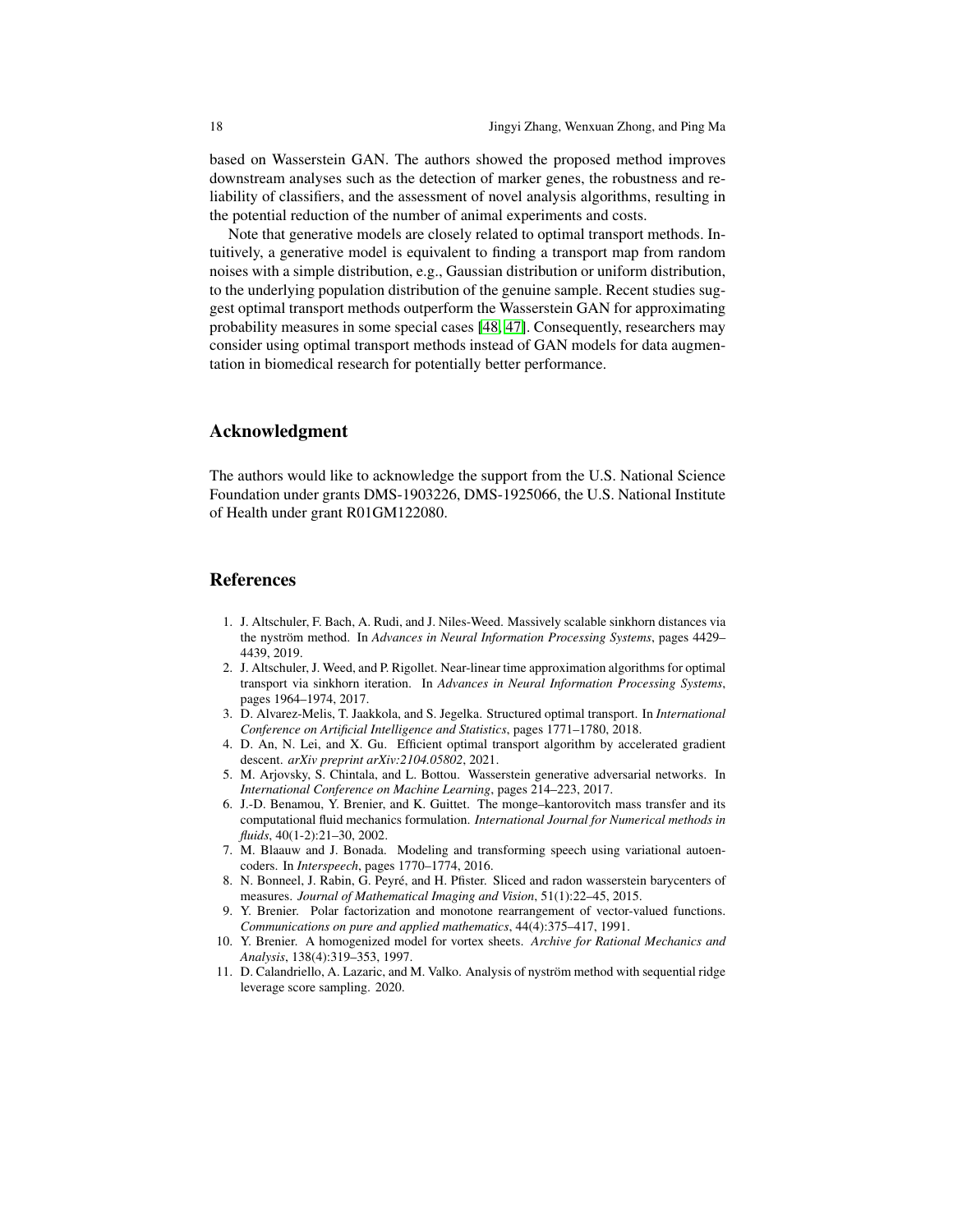- <span id="page-18-3"></span>12. G. Canas and L. Rosasco. Learning probability measures with respect to optimal transport metrics. In *Advances in Neural Information Processing Systems*, pages 2492–2500, 2012.
- <span id="page-18-6"></span>13. E. Cazelles, V. Seguy, J. Bigot, M. Cuturi, and N. Papadakis. Geodesic pca versus log-pca of histograms in the wasserstein space. *SIAM Journal on Scientific Computing*, 40(2):B429– B456, 2018.
- <span id="page-18-2"></span>14. Y. Chen, T. T. Georgiou, and A. Tannenbaum. Optimal transport for gaussian mixture models. *IEEE Access*, 7:6269–6278, 2018.
- <span id="page-18-17"></span>15. L. Chizat, G. Peyre, B. Schmitzer, and F.-X. Vialard. Scaling algorithms for unbalanced ´ optimal transport problems. *Mathematics of Computation*, 87(314):2563–2609, 2018.
- <span id="page-18-14"></span>16. R. D. Cook and S. Weisberg. Sliced inverse regression for dimension reduction: Comment. *Journal of the American Statistical Association*, 86(414):328–332, 1991.
- <span id="page-18-0"></span>17. N. Courty, R. Flamary, D. Tuia, and A. Rakotomamonjy. Optimal transport for domain adaptation. *IEEE transactions on pattern analysis and machine intelligence*, 39(9):1853– 1865, 2016.
- <span id="page-18-8"></span>18. M. Cuturi. Sinkhorn distances: Lightspeed computation of optimal transport. In *Advances in neural information processing systems*, pages 2292–2300, 2013.
- <span id="page-18-5"></span>19. E. Del Barrio, P. Gordaliza, H. Lescornel, and J.-M. Loubes. Central limit theorem and bootstrap procedure for wasserstein's variations with an application to structural relationships between distributions. *Journal of Multivariate Analysis*, 169:341–362, 2019.
- <span id="page-18-9"></span>20. E. Del Barrio and J.-M. Loubes. Central limit theorems for empirical transportation cost in general dimension. *The Annals of Probability*, 47(2):926–951, 03 2019.
- <span id="page-18-12"></span>21. J. Dick, F. Y. Kuo, and I. H. Sloan. High-dimensional integration: the quasi-monte carlo way. *Acta Numerica*, 22:133–288, 2013.
- <span id="page-18-18"></span>22. A. Dosovitskiy and T. Brox. Generating images with perceptual similarity metrics based on deep networks. In *Advances in neural information processing systems*, pages 658–666, 2016.
- <span id="page-18-11"></span>23. P. Drineas, M. Magdon-Ismail, M. W. Mahoney, and D. P. Woodruff. Fast approximation of matrix coherence and statistical leverage. *Journal of Machine Learning Research*, 13(Dec):3475–3506, 2012.
- <span id="page-18-19"></span>24. J. Engel, C. Resnick, A. Roberts, S. Dieleman, M. Norouzi, D. Eck, and K. Simonyan. Neural audio synthesis of musical notes with wavenet autoencoders. In *Proceedings of the 34th International Conference on Machine Learning-Volume 70*, pages 1068–1077. JMLR. org, 2017.
- <span id="page-18-15"></span>25. J. A. Farrell, Y. Wang, S. J. Riesenfeld, K. Shekhar, A. Regev, and A. F. Schier. Singlecell reconstruction of developmental trajectories during zebrafish embryogenesis. *Science*, 360(6392):eaar3131, 2018.
- <span id="page-18-7"></span>26. S. Ferradans, N. Papadakis, G. Peyre, and J.-F. Aujol. Regularized discrete optimal transport. ´ *SIAM Journal on Imaging Sciences*, 7(3):1853–1882, 2014.
- <span id="page-18-10"></span>27. S. Fine and K. Scheinberg. Efficient svm training using low-rank kernel representations. *Journal of Machine Learning Research*, 2(Dec):243–264, 2001.
- <span id="page-18-16"></span>28. D. S. Fischer, A. K. Fiedler, E. M. Kernfeld, R. M. Genga, A. Bastidas-Ponce, M. Bakhti, H. Lickert, J. Hasenauer, R. Maehr, and F. J. Theis. Inferring population dynamics from single-cell rna-sequencing time series data. *Nature biotechnology*, 37(4):461–468, 2019.
- <span id="page-18-4"></span>29. R. Flamary, M. Cuturi, N. Courty, and A. Rakotomamonjy. Wasserstein discriminant analysis. *Machine Learning*, 107(12):1923–1945, 2018.
- <span id="page-18-1"></span>30. R. Flamary, K. Lounici, and A. Ferrari. Concentration bounds for linear monge mapping estimation and optimal transport domain adaptation. *arXiv preprint arXiv:1905.10155*, 2019.
- <span id="page-18-21"></span>31. M. Frid-Adar, I. Diamant, E. Klang, M. Amitai, J. Goldberger, and H. Greenspan. Ganbased synthetic medical image augmentation for increased cnn performance in liver lesion classification. *Neurocomputing*, 321:321–331, 2018.
- <span id="page-18-20"></span>32. M. Frid-Adar, E. Klang, M. Amitai, J. Goldberger, and H. Greenspan. Synthetic data augmentation using gan for improved liver lesion classification. In *2018 IEEE 15th international symposium on biomedical imaging (ISBI 2018)*, pages 289–293. IEEE, 2018.
- <span id="page-18-13"></span>33. J. H. Friedman and W. Stuetzle. Projection pursuit regression. *Journal of the American statistical Association*, 76(376):817–823, 1981.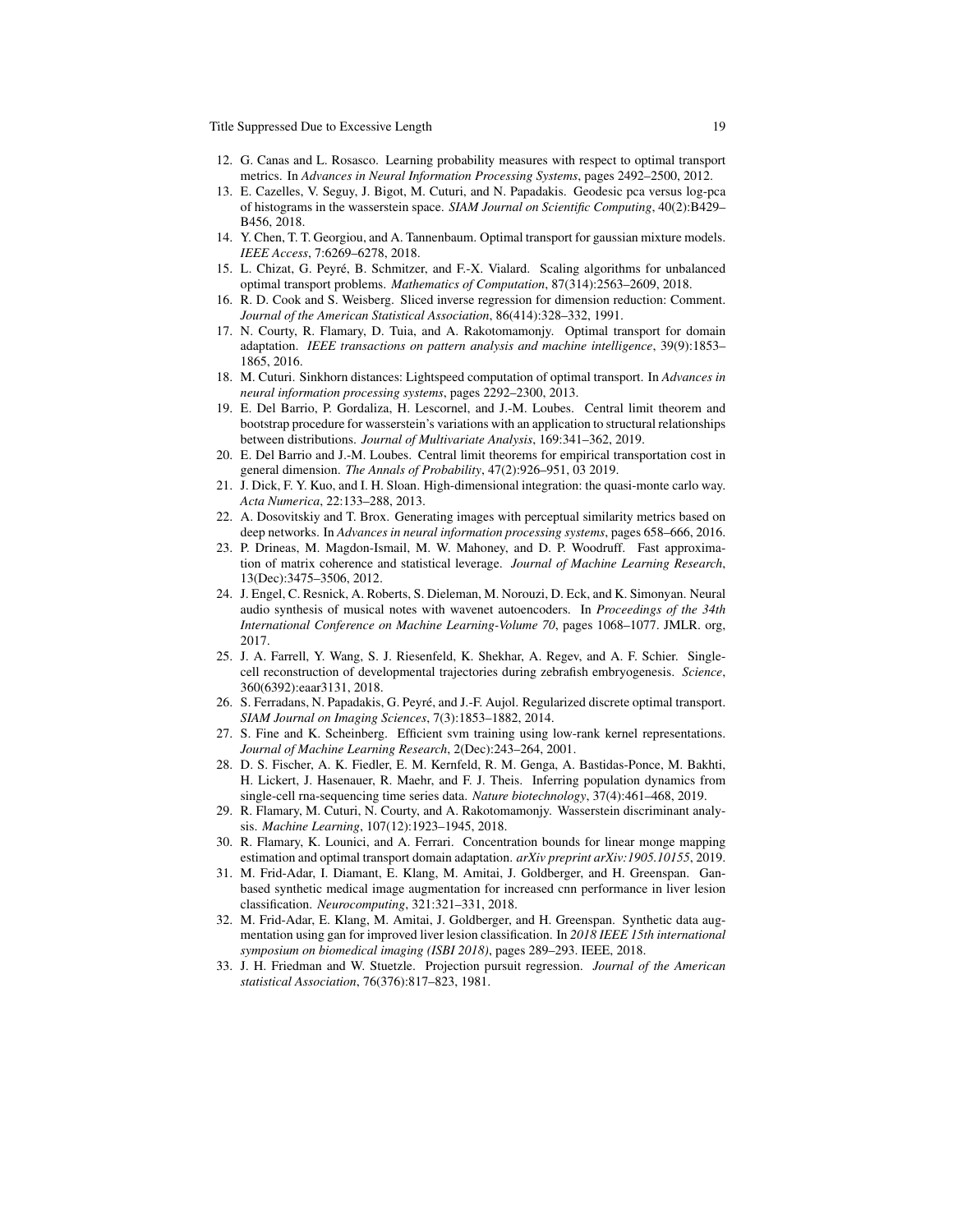- <span id="page-19-5"></span>34. A. Genevay, L. Chizat, F. Bach, M. Cuturi, and G. Peyre. Sample complexity of sinkhorn ´ divergences. In *The 22nd International Conference on Artificial Intelligence and Statistics*, pages 1574–1583, 2019.
- <span id="page-19-6"></span>35. A. Genevay, M. Cuturi, G. Peyre, and F. Bach. Stochastic optimization for large-scale optimal ´ transport. In *Advances in neural information processing systems*, pages 3440–3448, 2016.
- <span id="page-19-1"></span>36. A. Genevay, G. Peyre, and M. Cuturi. Learning generative models with sinkhorn divergences. ´ *arXiv preprint arXiv:1706.00292*, 2017.
- <span id="page-19-10"></span>37. A. Gittens and M. W. Mahoney. Revisiting the nyström method for improved large-scale machine learning. *The Journal of Machine Learning Research*, 17(1):3977–4041, 2016.
- <span id="page-19-14"></span>38. P. Glasserman. *Monte Carlo methods in financial engineering*, volume 53. Springer Science & Business Media, 2013.
- <span id="page-19-21"></span>39. I. Goodfellow, Y. Bengio, and A. Courville. *Deep learning*. MIT press, 2016.
- <span id="page-19-0"></span>40. I. Goodfellow, J. Pouget-Abadie, M. Mirza, B. Xu, D. Warde-Farley, S. Ozair, A. Courville, and Y. Bengio. Generative adversarial nets. In *Advances in neural information processing systems*, pages 2672–2680, 2014.
- <span id="page-19-3"></span>41. C. Gu. *Smoothing spline ANOVA models*. Springer Science & Business Media, 2013.
- <span id="page-19-11"></span>42. L. He and H. Zhang. Kernel k-means sampling for nyström approximation. *IEEE Transactions on Image Processing*, 27(5):2108–2120, 2018.
- <span id="page-19-2"></span>43. L. Kantorovich. On translation of mass (in russian), c r. In *Doklady. Acad. Sci. USSR*, volume 37, pages 199–201, 1942.
- <span id="page-19-19"></span>44. L. Kester and A. van Oudenaarden. Single-cell transcriptomics meets lineage tracing. *Cell Stem Cell*, 23(2):166–179, 2018.
- <span id="page-19-22"></span>45. D. P. Kingma and M. Welling. Auto-encoding variational bayes. *arXiv preprint arXiv:1312.6114*, 2013.
- <span id="page-19-20"></span>46. Y. LeCun, Y. Bengio, and G. Hinton. Deep learning. *nature*, 521(7553):436–444, 2015.
- <span id="page-19-26"></span>47. N. Lei, D. An, Y. Guo, K. Su, S. Liu, Z. Luo, S.-T. Yau, and X. Gu. A geometric understanding of deep learning. *Engineering*, 2020.
- <span id="page-19-25"></span>48. N. Lei, K. Su, L. Cui, S.-T. Yau, and X. D. Gu. A geometric view of optimal transportation and generative model. *Computer Aided Geometric Design*, 68:1–21, 2019.
- <span id="page-19-12"></span>49. C. Lemieux. *Monte Carlo and quasi-Monte Carlo sampling*. Springer, New York, 2009.
- <span id="page-19-13"></span>50. G. Leobacher and F. Pillichshammer. *Introduction to quasi-Monte Carlo integration and applications*. Springer, 2014.
- <span id="page-19-15"></span>51. B. Li. *Sufficient dimension reduction: Methods and applications with R*. Chapman and Hall/CRC, 2018.
- <span id="page-19-18"></span>52. B. Li and S. Wang. On directional regression for dimension reduction. *Journal of the American Statistical Association*, 102(479):997–1008, 2007.
- <span id="page-19-16"></span>53. K.-C. Li. Sliced inverse regression for dimension reduction. *Journal of the American Statistical Association*, 86(414):316–327, 1991.
- <span id="page-19-17"></span>54. K.-C. Li. On principal hessian directions for data visualization and dimension reduction: Another application of stein's lemma. *Journal of the American Statistical Association*, 87(420):1025–1039, 1992.
- <span id="page-19-24"></span>55. X. Liang, L. Lee, W. Dai, and E. P. Xing. Dual motion gan for future-flow embedded video prediction. In *Proceedings of the IEEE International Conference on Computer Vision*, pages 1744–1752, 2017.
- <span id="page-19-23"></span>56. Y. Liu, Z. Qin, Z. Luo, and H. Wang. Auto-painter: Cartoon image generation from sketch by using conditional generative adversarial networks. *arXiv preprint arXiv:1705.01908*, 2017.
- <span id="page-19-4"></span>57. P. Ma, J. Z. Huang, and N. Zhang. Efficient computation of smoothing splines via adaptive basis sampling. *Biometrika*, 102(3):631–645, 2015.
- <span id="page-19-9"></span>58. P. Ma, M. W. Mahoney, and B. Yu. A statistical perspective on algorithmic leveraging. *Journal of Machine Learning Research*, 16(1):861–911, 2015.
- <span id="page-19-7"></span>59. P. Ma and X. Sun. Leveraging for big data regression. *Wiley Interdisciplinary Reviews: Computational Statistics*, 7(1):70–76, 2015.
- <span id="page-19-8"></span>60. P. Ma, X. Zhang, X. Xing, J. Ma, and M. W. Mahoney. Asymptotic analysis of sampling estimators for randomized numerical linear algebra algorithms. *The 23nd International Conference on Artificial Intelligence and Statistics. 2020*, 2020.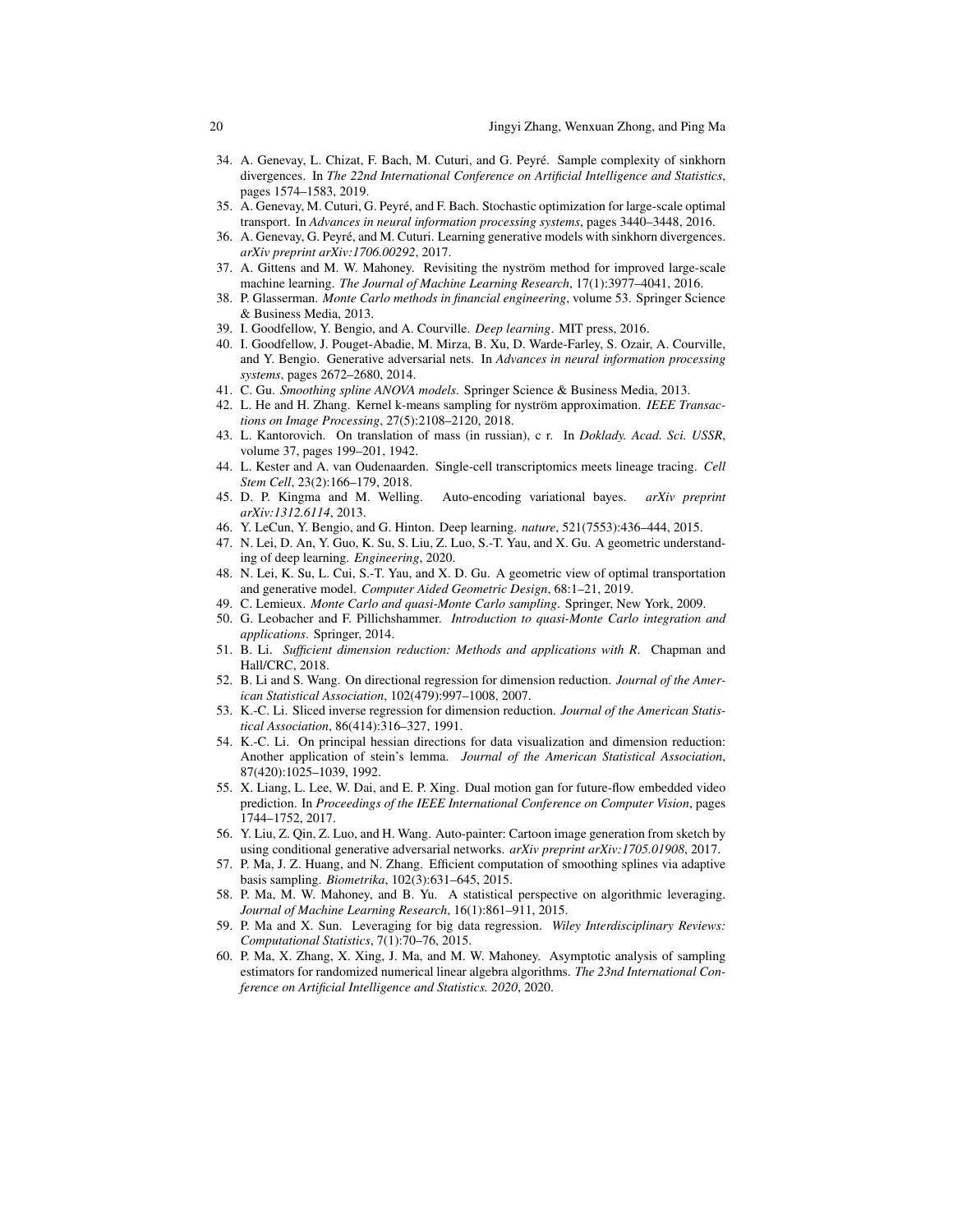- <span id="page-20-21"></span>61. A. Madani, M. Moradi, A. Karargyris, and T. Syeda-Mahmood. Chest x-ray generation and data augmentation for cardiovascular abnormality classification. In *Medical Imaging 2018: Image Processing*, volume 10574, page 105741M. International Society for Optics and Photonics, 2018.
- <span id="page-20-15"></span>62. M. W. Mahoney. Randomized algorithms for matrices and data. *Foundations and Trends® in Machine Learning*, 3(2):123–224, 2011.
- <span id="page-20-16"></span>63. M. W. Mahoney. Lecture notes on randomized linear algebra. *arXiv preprint arXiv:1608.04481*, 2016.
- <span id="page-20-13"></span>64. M. W. Mahoney and P. Drineas. Cur matrix decompositions for improved data analysis. *Proceedings of the National Academy of Sciences*, 106(3):697–702, 2009.
- <span id="page-20-19"></span>65. M. Marouf, P. Machart, V. Bansal, C. Kilian, D. S. Magruder, C. F. Krebs, and S. Bonn. Realistic in silico generation and augmentation of single-cell rna-seq data using generative adversarial networks. *Nature Communications*, 11(1):1–12, 2020.
- <span id="page-20-1"></span>66. C. Meng, Y. Ke, J. Zhang, M. Zhang, W. Zhong, and P. Ma. Large-scale optimal transport map estimation using projection pursuit. In *Advances in Neural Information Processing Systems*, pages 8116–8127, 2019.
- <span id="page-20-14"></span>67. C. Meng, Y. Wang, X. Zhang, A. Mandal, P. Ma, and W. Zhong. Effective statistical methods for big data analytics. *Handbook of Research on Applied Cybernetics and Systems Science*, page 280, 2017.
- <span id="page-20-12"></span>68. C. Meng, X. Zhang, J. Zhang, W. Zhong, and P. Ma. More efficient approximation of smoothing splines via space-filling basis selection. *Biometrika*, 2020.
- <span id="page-20-7"></span>69. G. Montavon, K.-R. Müller, and M. Cuturi. Wasserstein training of restricted boltzmann machines. In *Advances in Neural Information Processing Systems*, pages 3718–3726, 2016.
- <span id="page-20-20"></span>70. M. R. Munafo, B. A. Nosek, D. V. Bishop, K. S. Button, C. D. Chambers, N. P. Du Sert, ` U. Simonsohn, E.-J. Wagenmakers, J. J. Ware, and J. P. Ioannidis. A manifesto for reproducible science. *Nature human behaviour*, 1(1):1–9, 2017.
- <span id="page-20-17"></span>71. C. Musco and C. Musco. Recursive sampling for the nystrom method. In *Advances in Neural Information Processing Systems*, pages 3833–3845, 2017.
- <span id="page-20-0"></span>72. B. Muzellec and M. Cuturi. Subspace detours: Building transport plans that are optimal on subspace projections. In *Advances in Neural Information Processing Systems*, pages 6914– 6925, 2019.
- <span id="page-20-18"></span>73. A. B. Owen. Quasi-monte carlo sampling. *Monte Carlo Ray Tracing: Siggraph*, 1:69–88, 2003.
- <span id="page-20-3"></span>74. V. M. Panaretos and Y. Zemel. Statistical aspects of wasserstein distances. *Annual review of statistics and its application*, 6:405–431, 2019.
- <span id="page-20-6"></span>75. O. Pele and M. Werman. Fast and robust earth mover's distances. In *2009 IEEE 12th International Conference on Computer Vision*, pages 460–467. IEEE, 2009.
- <span id="page-20-2"></span>76. G. Peyre, M. Cuturi, et al. Computational optimal transport. ´ *Foundations and Trends® in Machine Learning*, 11(5-6):355–607, 2019.
- <span id="page-20-9"></span>77. F. Pitie, A. C. Kokaram, and R. Dahyot. N-dimensional probability density function transfer and its application to color transfer. In *Computer Vision, 2005. ICCV 2005. Tenth IEEE International Conference on*, volume 2, pages 1434–1439. IEEE, 2005.
- <span id="page-20-10"></span>78. F. Pitie, A. C. Kokaram, and R. Dahyot. Automated colour grading using colour distribution ´ transfer. *Computer Vision and Image Understanding*, 107(1-2):123–137, 2007.
- <span id="page-20-4"></span>79. J. Rabin, S. Ferradans, and N. Papadakis. Adaptive color transfer with relaxed optimal transport. In *2014 IEEE International Conference on Image Processing (ICIP)*, pages 4852–4856. IEEE, 2014.
- <span id="page-20-11"></span>80. J. Rabin, G. Peyre, J. Delon, and M. Bernot. Wasserstein barycenter and its application to ´ texture mixing. In *International Conference on Scale Space and Variational Methods in Computer Vision*, pages 435–446. Springer, 2011.
- <span id="page-20-8"></span>81. P. Rigollet and J. Weed. Entropic optimal transport is maximum-likelihood deconvolution. *Comptes Rendus Mathematique*, 356(11-12):1228–1235, 2018.
- <span id="page-20-5"></span>82. Y. Rubner, L. J. Guibas, and C. Tomasi. The earth mover's distance, multi-dimensional scaling, and color-based image retrieval. In *Proceedings of the ARPA image understanding workshop*, volume 661, page 668, 1997.